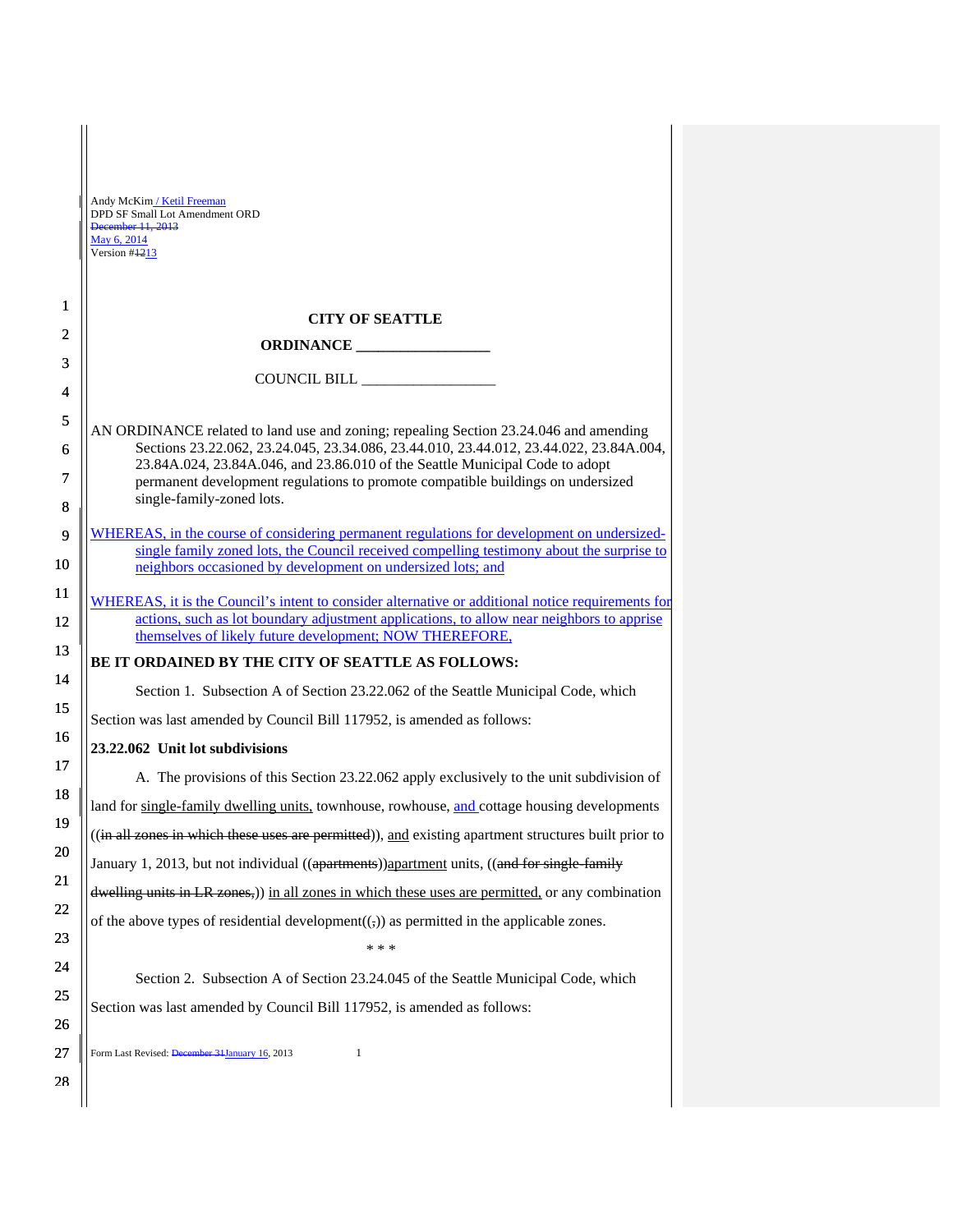П

## 1 **23.24.045 Unit lot subdivisions**

| $\overline{c}$ | A. The provisions of this Section 23.24.045 apply exclusively to the unit subdivision of             |
|----------------|------------------------------------------------------------------------------------------------------|
| 3              | land for single-family dwelling units, townhouse, rowhouse, and cottage housing developments         |
| 4              | ((in all zones in which these uses are permitted)), and existing apartment structures built prior to |
| 5              | January 1, 2013, but ((not))no individual apartment units, ((and for single family dwelling units    |
| 6              | in LR zones,))in all zones in which these uses are permitted or any combination of the above         |
| 7              | types of residential development $((,))$ as permitted in the applicable zones.                       |
| 8              | * * *                                                                                                |
| 9              | Section 3. Section 23.24.046 of the Seattle Municipal Code, which Section was last                   |
| 10             | amended by Ordinance 123809, is repealed:                                                            |
| 11             | ((23.24.046 - Multiple single-family dwelling units on a single-family lot                           |
| 12             | A. The provisions of this Section 23.24.046 apply exclusively to the short subdivision of            |
| 13             | a lot in a single family zone containing more than one existing single family dwelling unit.         |
| 14             | B. A lot in a single family zone containing more than one (1) existing single family                 |
| 15             | dwelling unit may be divided in accordance with this chapter as long as each of the following        |
| 16             | conditions is satisfied:                                                                             |
| 17             | 1. Each existing single-family dwelling unit was legally established by permit or                    |
| 18             | is eligible to be established as a nonconforming development in accordance with Section              |
| 19             | 23.42.102, Establishing nonconforming status;                                                        |
| 20             | 2. Each existing single family dwelling unit was constructed prior to February                       |
| 21             | 20, 1982;                                                                                            |
| 22             | 3. Each resulting lot has one $(1)$ , but no more than one $(1)$ , existing single family            |
| 23             | dwelling unit;                                                                                       |
| 24             |                                                                                                      |
| 25             |                                                                                                      |
| 26             |                                                                                                      |
| 27             | Form Last Revised: December 31 January 16, 2013<br>$\boldsymbol{2}$                                  |
| 28             |                                                                                                      |
|                |                                                                                                      |

**Formatted:** Not Strikethrough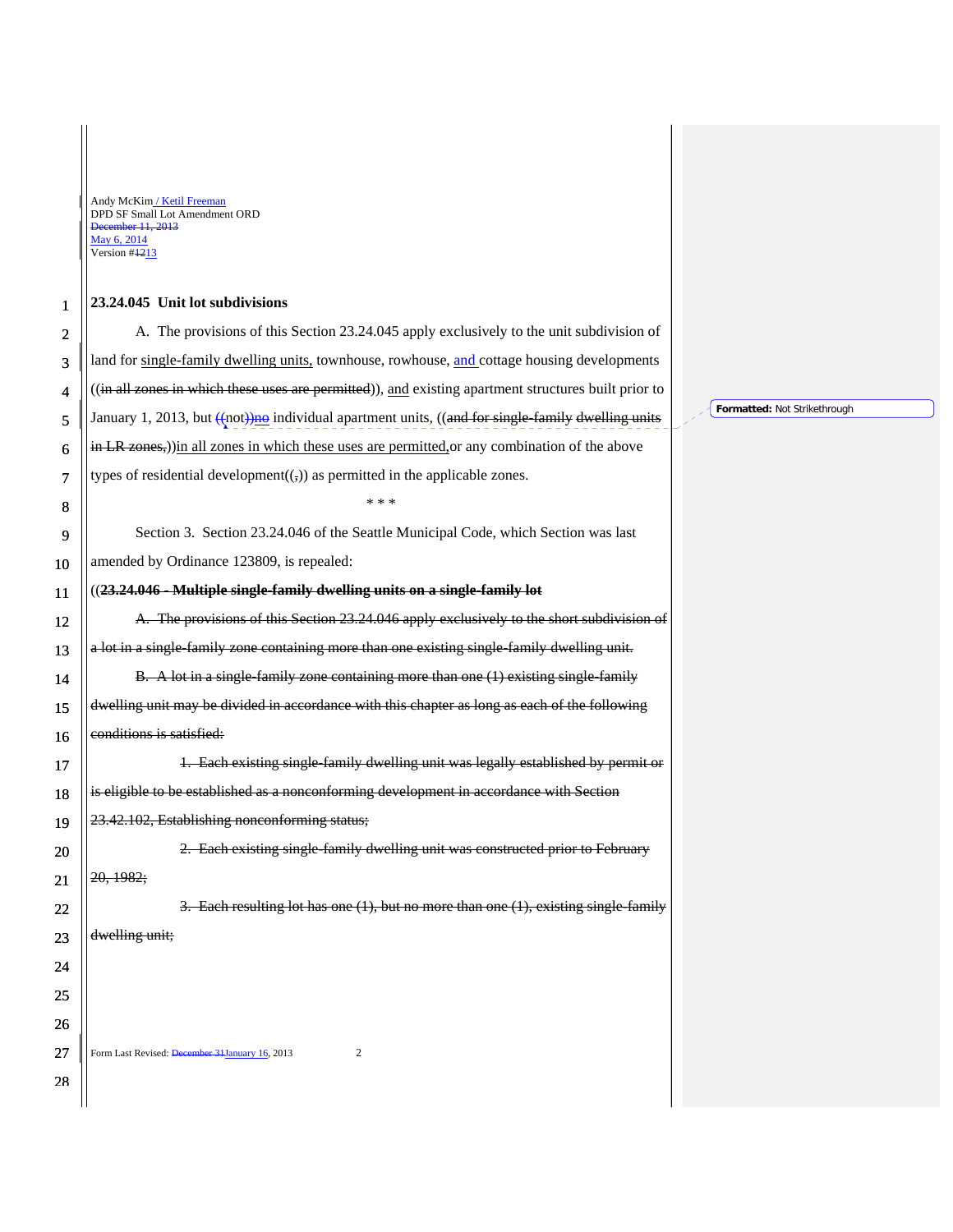Ī

| 1  | 4. Parking is provided in accordance with Section 23.44.016, Parking location                         |
|----|-------------------------------------------------------------------------------------------------------|
| 2  | and access, unless the Director determines that at least one (1) of the following conditions is       |
| 3  | present:                                                                                              |
| 4  | a. Providing parking accessory to an existing single family dwelling unit                             |
| 5  | is undesirable or impractical because of the location of an environmentally critical area, existing   |
| 6  | drainage patterns, natural features such as significant trees, or access to a resulting or adjacent   |
| 7  | let; or                                                                                               |
| 8  | b. The short subdivision cannot be configured to provide parking in                                   |
| 9  | compliance with Section 23.44.016;                                                                    |
| 10 | If the Director determines that at least one (1) of the foregoing conditions is present, the Director |
| 11 | may waive or modify the parking requirements of Section 23.44.016 as long as the short                |
| 12 | subdivision does not reduce the number of off street parking spaces existing prior to the short       |
| 13 | subdivision. In connection with such waiver or modification, the Director may require access and      |
| 14 | parking easements as conditions of approval of the short subdivision; and                             |
| 15 | 5. Each resulting lot conforms to all other development standards of the zone                         |
| 16 | unless the Director determines that the short subdivision cannot be approved if such standards        |
| 17 | are strictly applied and modification or waiver of some or all of such standards would further the    |
| 18 | public interest. If the Director makes such determination, then the Director may waive or modify      |
| 19 | development standards, provided that:                                                                 |
| 20 | a. Each existing single family dwelling unit shall be set back at least three                         |
| 21 | (3) feet from each common lot line in the short subdivision; and                                      |
| 22 | b. No resulting lot shall be smaller than one thousand eight hundred                                  |
| 23 | $(1,800)$ square feet.                                                                                |
| 24 |                                                                                                       |
| 25 |                                                                                                       |
| 26 |                                                                                                       |
| 27 | Form Last Revised: December 31 January 16, 2013<br>3                                                  |
| 28 |                                                                                                       |
|    |                                                                                                       |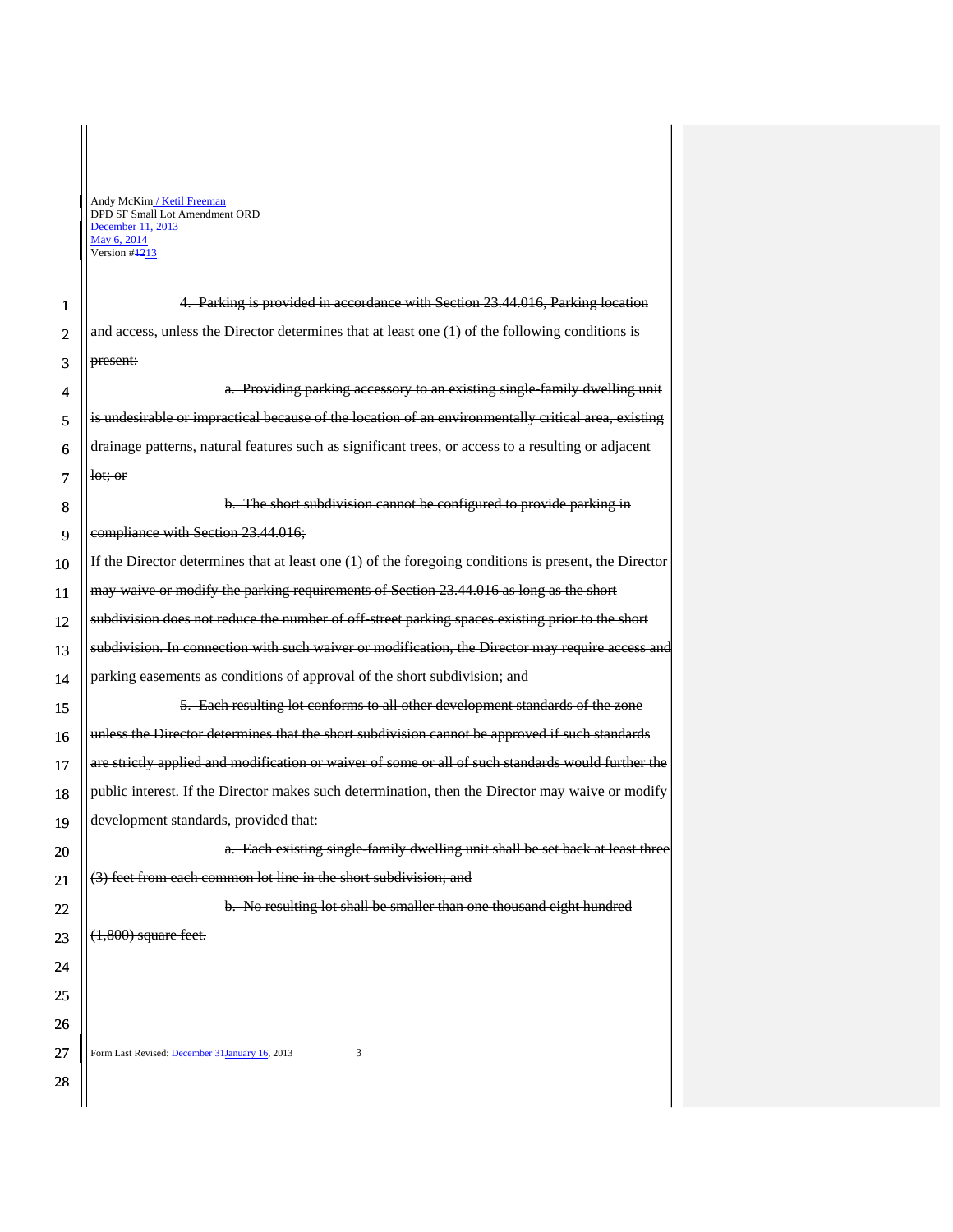| DPD SF Small Lot Amendment ORD |
|--------------------------------|
|                                |
|                                |
|                                |
|                                |

Ī

| 1              | C. Structures on lots for which the Director has waived or modified development                       |  |
|----------------|-------------------------------------------------------------------------------------------------------|--|
| $\overline{2}$ | standards according to subsection B of this section will be treated as nonconforming and be           |  |
| 3              | subject to Section 23.42.112.                                                                         |  |
| 4              | D. Short subdivision of a lot under this Section 23.24.046 is exempt from the                         |  |
| 5              | requirements of subsection 23.24.040.A.9, unless a lot is created that does not have an existing      |  |
| 6              | single family dwelling unit.))                                                                        |  |
| 7              | Section 4. Subsection B of Section 23.34.086 of the Seattle Municipal code, which                     |  |
| 8              | Section was last amended by Ordinance 122311, is amended as follows:                                  |  |
| 9              | 23.34.086 Pedestrian designation (suffix P), function and locational criteria( $\left(\cdot\right)$ ) |  |
| 10             | * * *                                                                                                 |  |
| 11             | B. Locational ((Criteria)) criteria. Pedestrian-designated zones are most appropriate on              |  |
| 12             | land that is generally characterized by the following conditions:                                     |  |
| 13             | 1. Pedestrian district surrounded by residential areas ((and/or)) or major activity                   |  |
| 14             | centers; or a commercial node in an urban center or urban village;                                    |  |
| 15             | 2. NC zoned areas on both sides of an arterial, or NC zoned block ((faces))fronts                     |  |
| 16             | across an arterial from a park, major institution, or other activity center; and                      |  |
| 17             | 3. Excellent access for pedestrians, transit, and bicyclists.                                         |  |
| 18             | Section 5. Subsections A, B, C, D and E of Section 23.44.010 of the Seattle Municipal                 |  |
| 19             | Code, which Section was last amended by Ordinance 123978, are amended as follows:                     |  |
| 20             | 23.44.010 Lot requirements                                                                            |  |
| 21             | A. Minimum ((Lot Area)) lot area. The minimum lot area shall be as provided in Table A                |  |
| 22             | for 23.444.010:                                                                                       |  |
| 23             | <b>Table A for 23.44.010</b><br>Minimum lot area                                                      |  |
| 24             | Minimum ((Lot Area Required))lot<br>$((S.F.))\underline{SF}((Zone))zone$<br>area required             |  |
| 25             | $((S.F.))SF$ 9600<br>9,600 square feet (sq. ft.)                                                      |  |
| 26             |                                                                                                       |  |

 $27$  || Form Last Revised: <del>December 31 January 16</del>, 2013 4

28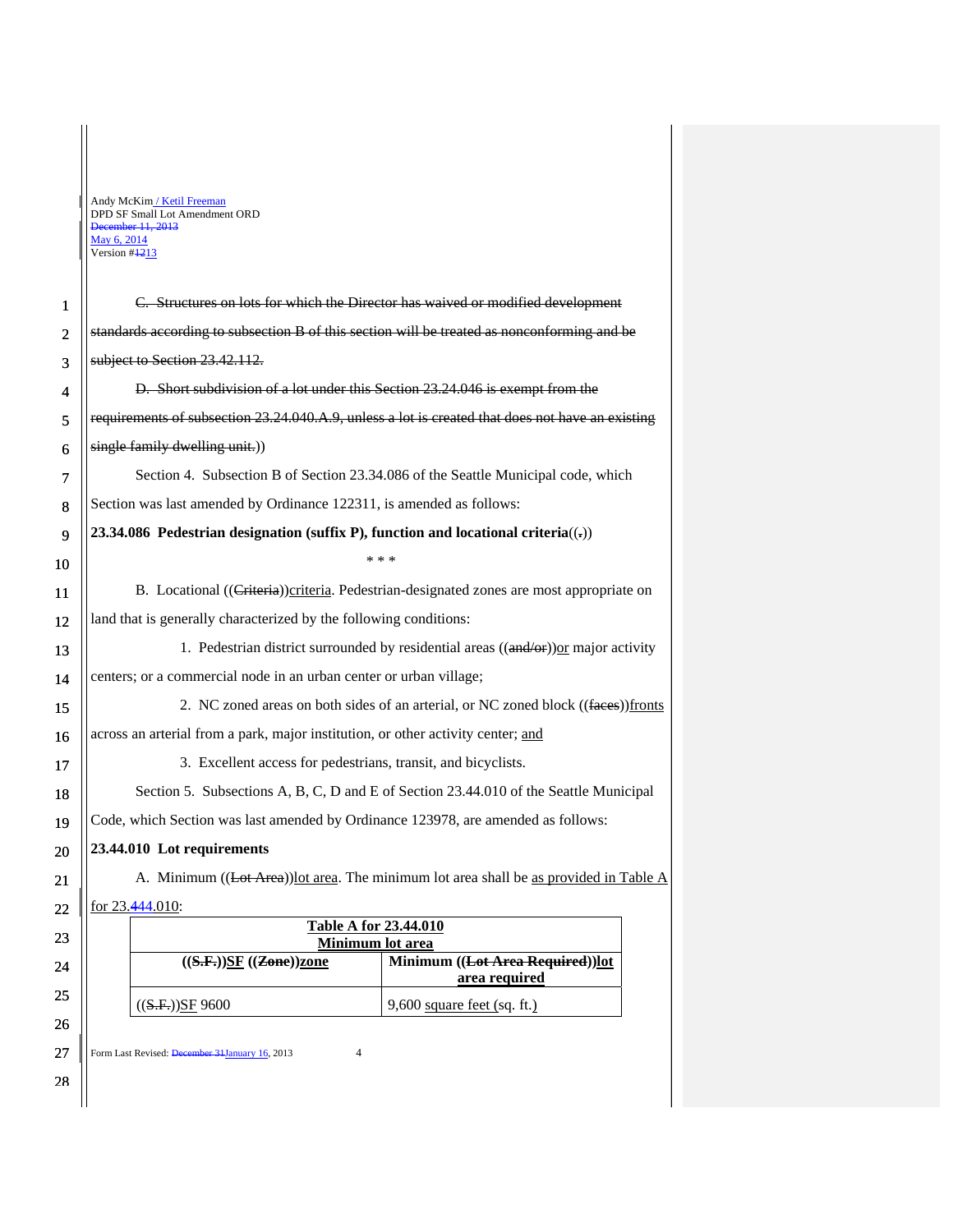1 2

| ((S.F.))SF 7200   | $7,200$ sq. ft. |
|-------------------|-----------------|
| $((S.F.))SE$ 5000 | $5,000$ sq. ft. |

3 4 5 6 7 8 9 10 11 12 13 14 15 16 17 18 19 20 21 22 23 24 25 26 Submerged lands shall not be counted in calculating the area of lots for the purpose of these minimum lot area requirements, or the exceptions to minimum lot area requirements provided in this ((section))Section 23.44.010. A parcel that does not meet the minimum lot area requirements or exceptions of this Section 23.44.010, and that is in common ownership with an abutting lot when the abutting lot is the subject of any permit application, shall be included as a part of the abutting lot for purposes of the permit application. B. Exceptions to ((Minimum Lot Area Requirements))minimum lot area requirements. The following exceptions to minimum lot area requirements are allowed, ((subject to the development standards for undersized lots in subsection 23.44.010.C, except as limited under))subject to the requirements in subsection 23.44.010.B.2, and further subject to the requirements in subsection 23.44.010.B.3 for any lot less than 3,200 square feet in area: 1. A lot that does not satisfy the minimum lot area requirements of its zone may be developed or redeveloped ((separately))under one of the following circumstances: a. "The Seventy-Five/Eighty Rule." The Seventy-Five Eighty Rule exception may be applied to allow separate development of lots already in existence in their current configuration, or new lots resulting from a full subdivision, short subdivision or lot boundary adjustment. In order to qualify for this exception, the lot must have an area at least 75 percent of the minimum required for the zone and also at least 80 percent of the mean area of the lots within the same block front, subject to the following provisions: 1) ((If the lot was established as a separate building site in the public records of the county or City prior to July 24, 1957, by deed, contract of sale, mortgage, property tax segregation, platting or building permit and has an area of at least 75 percent of the minimum required lot area and at least 80 percent of the mean lot area of the lots on the same

Form Last Revised: December 31 January 16, 2013 27

28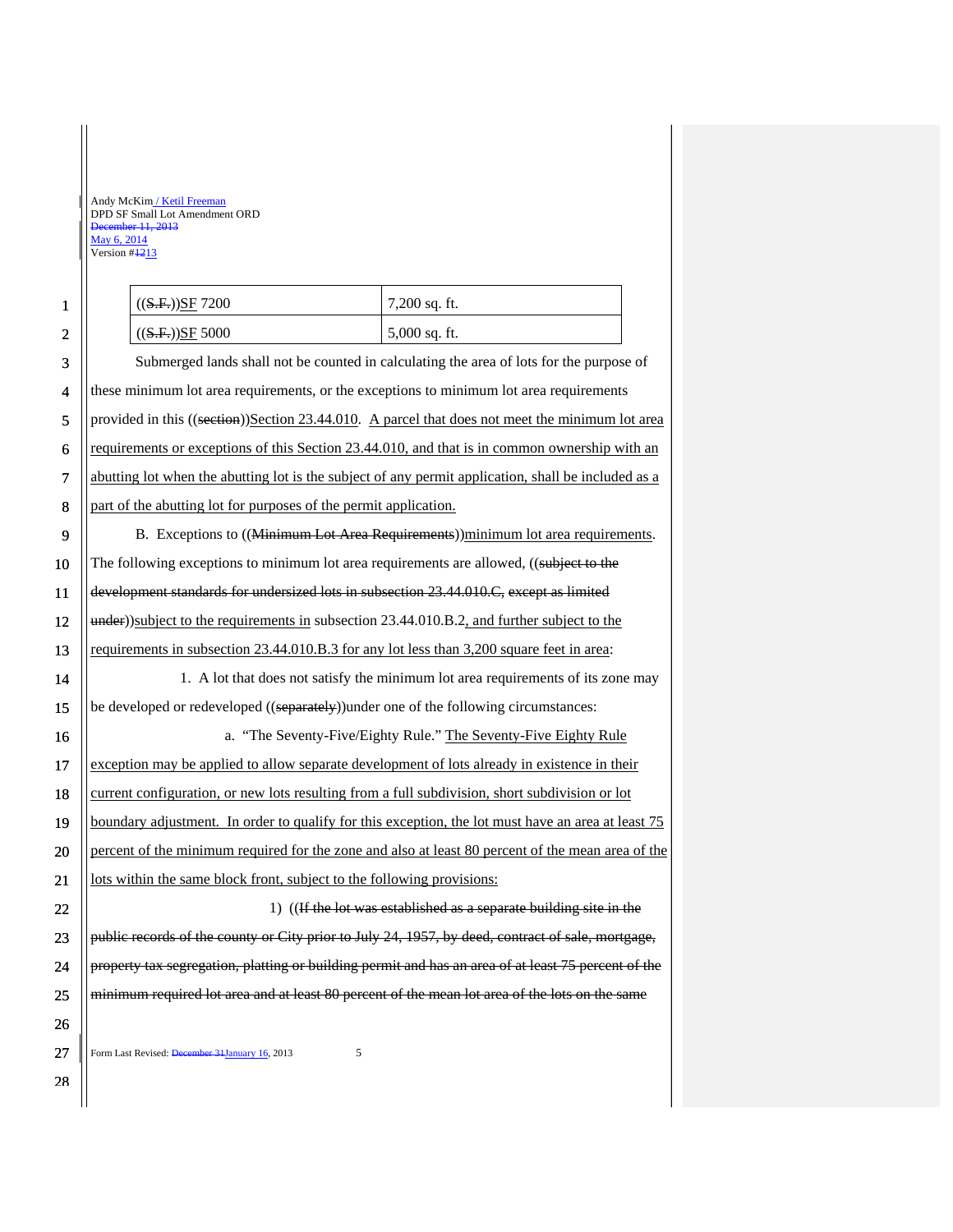П

| $\mathbf{1}$ | block face and within the same zone in which the lot is located (Exhibit A for $23.44.010$ ), or)) $T_0$ |
|--------------|----------------------------------------------------------------------------------------------------------|
| 2            | be counted as a separate lot for the purposes of calculating the mean area of the lots on a block        |
| 3            | front, a lot must be entirely within a single-family zone, and must be currently developed as a          |
| 4            | separate building site or else currently qualify for separate development based on facts in              |
| 5            | existence as of the date a building permit, full or short subdivision, or lot boundary adjustment        |
| 6            | application is filed with the Department. The existence of structures or portions of structures on       |
| 7            | the property that is the subject of the application may be disregarded when the application              |
| 8            | indicates the structures or portions of structures will be demolished. In cases where this               |
| 9            | exception is applied for the purpose of a lot boundary adjustment, the calculation shall be based        |
| 10           | on the existing lots as they are configured before the adjustment.                                       |
| 11           | 2) ((If the lot is or was created by subdivision, short subdivision or                                   |
| 12           | lot boundary adjustment, is at least 75 percent of the minimum required lot area, and is at least        |
| 13           | 80 percent of the mean lot area of the lots on the same block face within which the lot will be          |
| 14           | located and within the same zone (Exhibit A for $23.44.010$ ))) To be counted as a separate lot for      |
| 15           | the purposes of calculating the mean area of the lots on a block front, a lot must have at least 10      |
| 16           | feet of frontage on the street the calculation is applied to.                                            |
| 17           | 3) Lots developed with institutional uses, parks, or nonconforming                                       |
| 18           | nonresidential uses may be excluded from the calculation. There must, however, be at least one           |
| 19           | lot on the block front used for the calculation other than the property that is the subject of the       |
| 20           | platting, lot boundary adjustment, or building permit application that this exception is being           |
| 21           | applied to.                                                                                              |
| 22           | 4) If property is to be subdivided or its lot lines are modified by a                                    |
| 23           | lot boundary adjustment that increases the number of lots that qualify for separate development,         |
| 24           | the property subject to the subdivision, or the lots modified by the lot boundary adjustment, shall      |
| 25           | be excluded from the block front mean area calculation.                                                  |
| 26           |                                                                                                          |
| 27           | 6<br>Form Last Revised: December 31 January 16, 2013                                                     |
| 28           |                                                                                                          |
|              |                                                                                                          |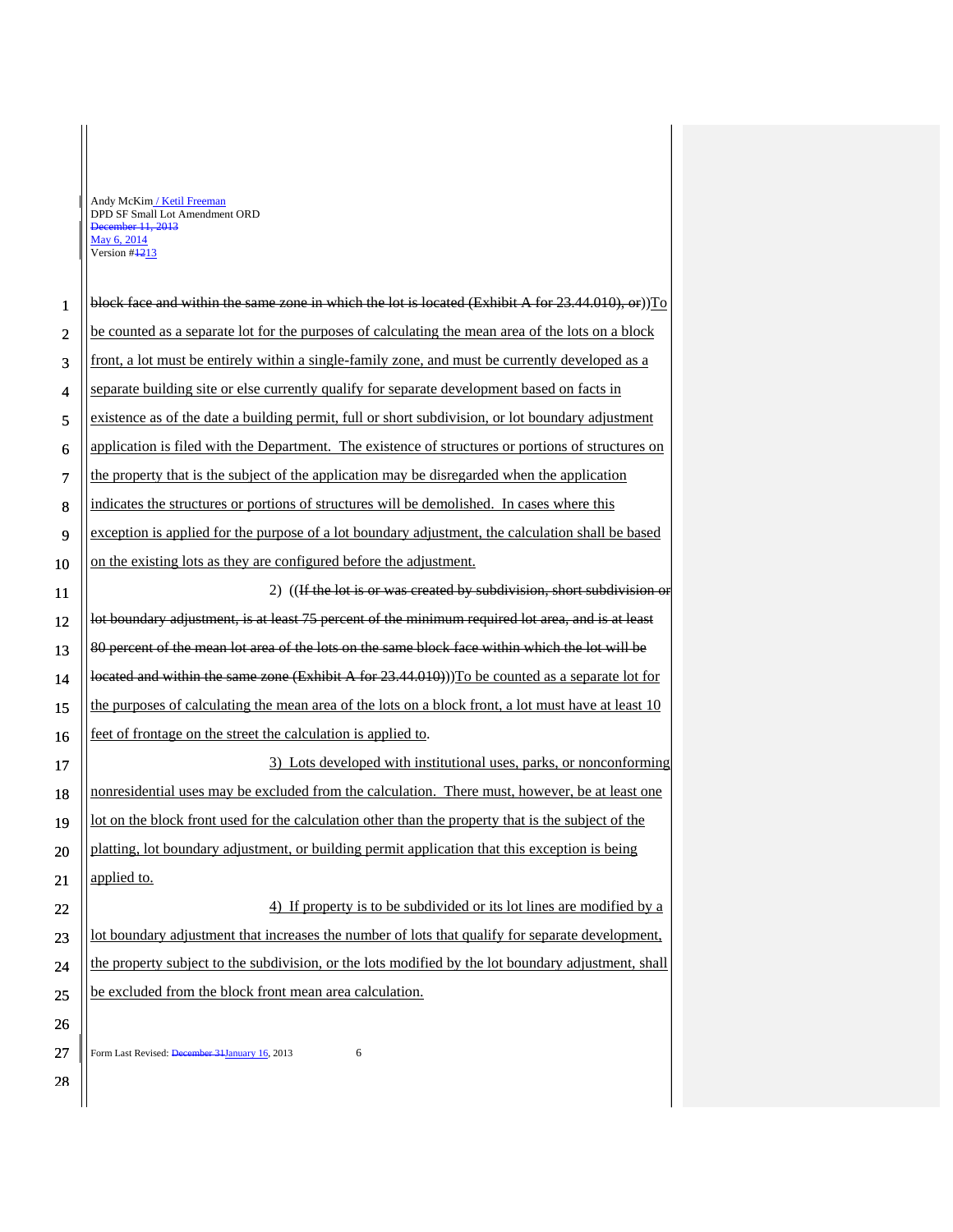Form Last Revised: December 31 January 16, 2013 1 2 3 4 5 6 7 8 9 10 11 12 13 14 15 16 17 18 19 20 21 22 23 24 25 26 27 28  $((3))$ 5) For purposes of this subsection 23.44.010.B.1.a, if the platting pattern is irregular, the Director will determine which lots are included within a block  $((\text{face})$ front.  $((4)$  A determination whether a lot qualifies for this exception shall be made on the basis of facts in existence as of the date of application for a short plat or building permit for that lot.) 6) If an existing or proposed lot has frontage on more than one street, the lot may qualify for this exception based on the calculation being applied to any street on which the lot has at least 30 feet of frontage. If a proposed lot has frontage on multiple streets but does not have 30 feet of frontage on any street, the exception may be applied based on the calculation along the street on which the lot has the most frontage, provided the lot has at least 10 feet of frontage on that street. If the lot has less than 30 feet of frontage on any one street but equal frontage on multiple streets, the rule may be applied based on the calculation along any one of the streets, provided the lot has at least 10 feet of frontage on that street.  $((5))$ 7) New lots created pursuant to subsection 23.44.010.B.1.a( $\left(\frac{.2}{.2}\right)$ ) or subsection 23.44.010.B.1.b shall comply with the following standards: a)  $((**for**))For a lot that is subdivided or short plated, the$ configuration requirements of subsections 23.22.100.C.3 and 23.24.040.A.9 or with the modification provisions of subsections 23.22.100.D and 23.24.040.B, as applicable; or b) ((for))For an existing lot that is reconfigured under the provisions of Chapter 23.28, the configuration requirements of subsection 23.28.030.A.3 or with the  $((\Theta$ )modification provisions of subsection 23.28.030.A.4. b. "The 100 Percent Rule." The 100 Percent Rule exception may be applied to allow separate development of lots already in existence in their current configuration, or new lots resulting from a full subdivision, short subdivision, or lot boundary adjustment. To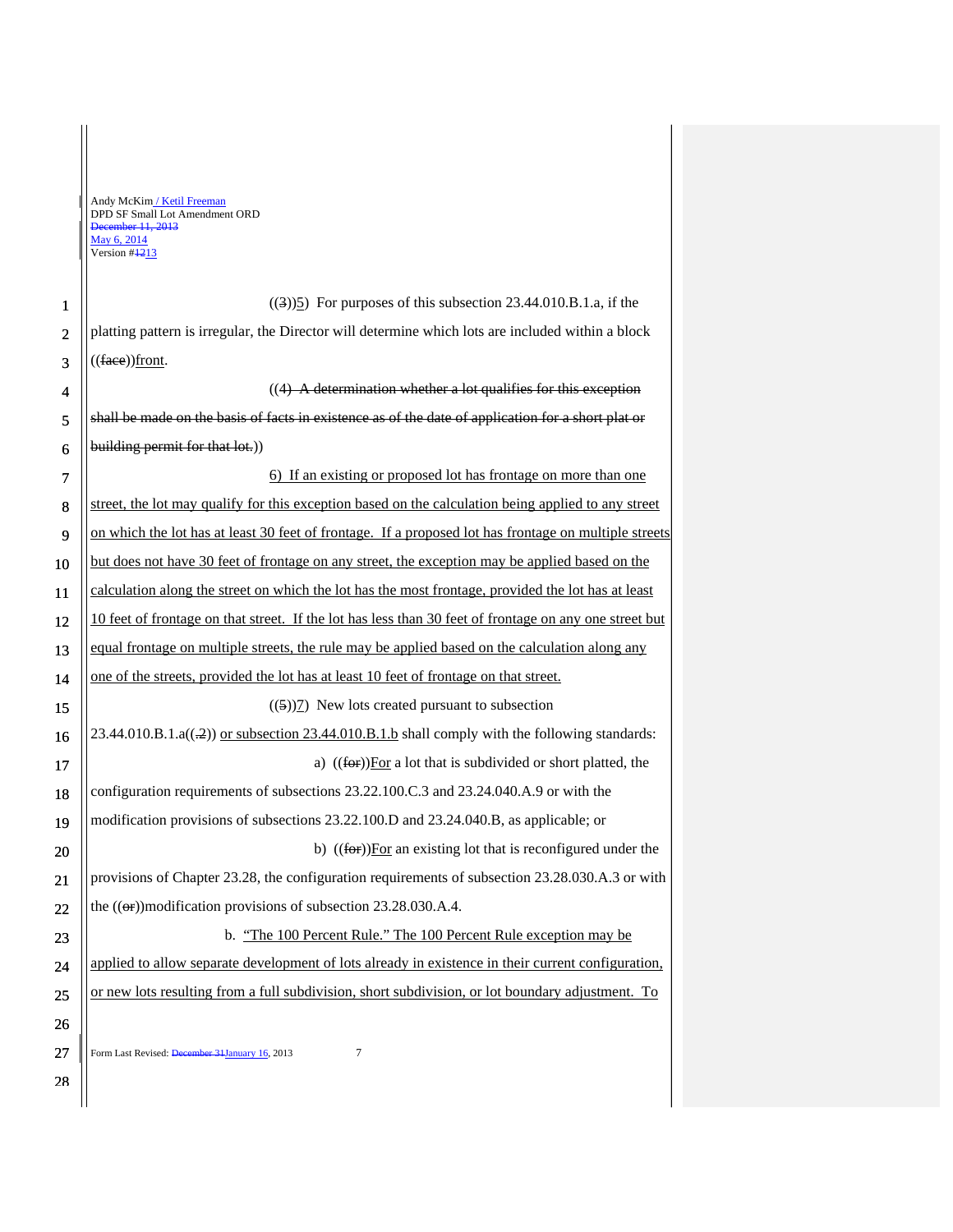Ť

28

 $\parallel$ 

| $\mathbf{1}$   | qualify for this exception, a lot must have an area no less than the mean area of the lots within     |
|----------------|-------------------------------------------------------------------------------------------------------|
| $\overline{2}$ | the same block front, subject to the same provisions provided for under the Seventy-Five Eighty       |
| 3              | Rule in subsections 23.44.010.B.1.a.1 through 23.44.010.B.1.a.7. The number of lots that newly        |
| 4              | qualify for separate development as a result of applying this exception shall not exceed the          |
| 5              | number of existing lots on the block front that provide the basis for the mean lot area calculation.  |
| 6              | Any lot that qualifies for separate development as a result of applying this exception shall be at    |
| $\overline{7}$ | least 2,500 square feet in area. Along any one block front, no more than two lots may qualify for     |
| 8              | separate development under this exception as a result of demolishing a house, houses or portions      |
| 9              | of houses in existence on or after February 1, 2013.                                                  |
| 10             | c. The lot area deficit is the result of a dedication or sale of a portion of                         |
| 11             | the lot to the City or state for street or highway purposes, payment was received for only that       |
| 12             | portion of the lot, and the lot area remaining is at least((50 percent of the minimum required))      |
| 13             | 2,500 square feet.                                                                                    |
| 14             | $((e))$ <u>d</u> . The lot would qualify as a legal building site under subsection                    |
| 15             | 23.44.010.B but for a reduction in the lot area due to court-ordered adverse possession, and the      |
| 16             | amount by which the lot was so reduced was less than 10 percent of the former area of the lot.        |
| 17             | This exception does not apply to lots reduced to less than ((50 percent of the minimum area           |
| 18             | required under subsection 23.44.010.A))2.500 square feet.                                             |
| 19             | $((d))$ <u>e</u> . "The Historic Lot Exception." The historic lot exception may be                    |
| 20             | applied to allow separate development of lots already in existence if ((The))the lot has an area      |
| 21             | $((at least 50) percent of the minimum required under section 23.44.010.A))$ of at least 2,500 square |
| 22             | feet, and was established as a separate building site in the public records of the county or City     |
| 23             | prior to July 24, 1957, by deed, ((contract of sale, mortgage,))platting, or building permit. ((,and  |
| 24             | falls into one of the following categories)) The qualifying lot shall be subject to the following     |
| 25             | provisions:                                                                                           |
| 26             |                                                                                                       |
| $27\,$         | 8<br>Form Last Revised: December 31 January 16, 2013                                                  |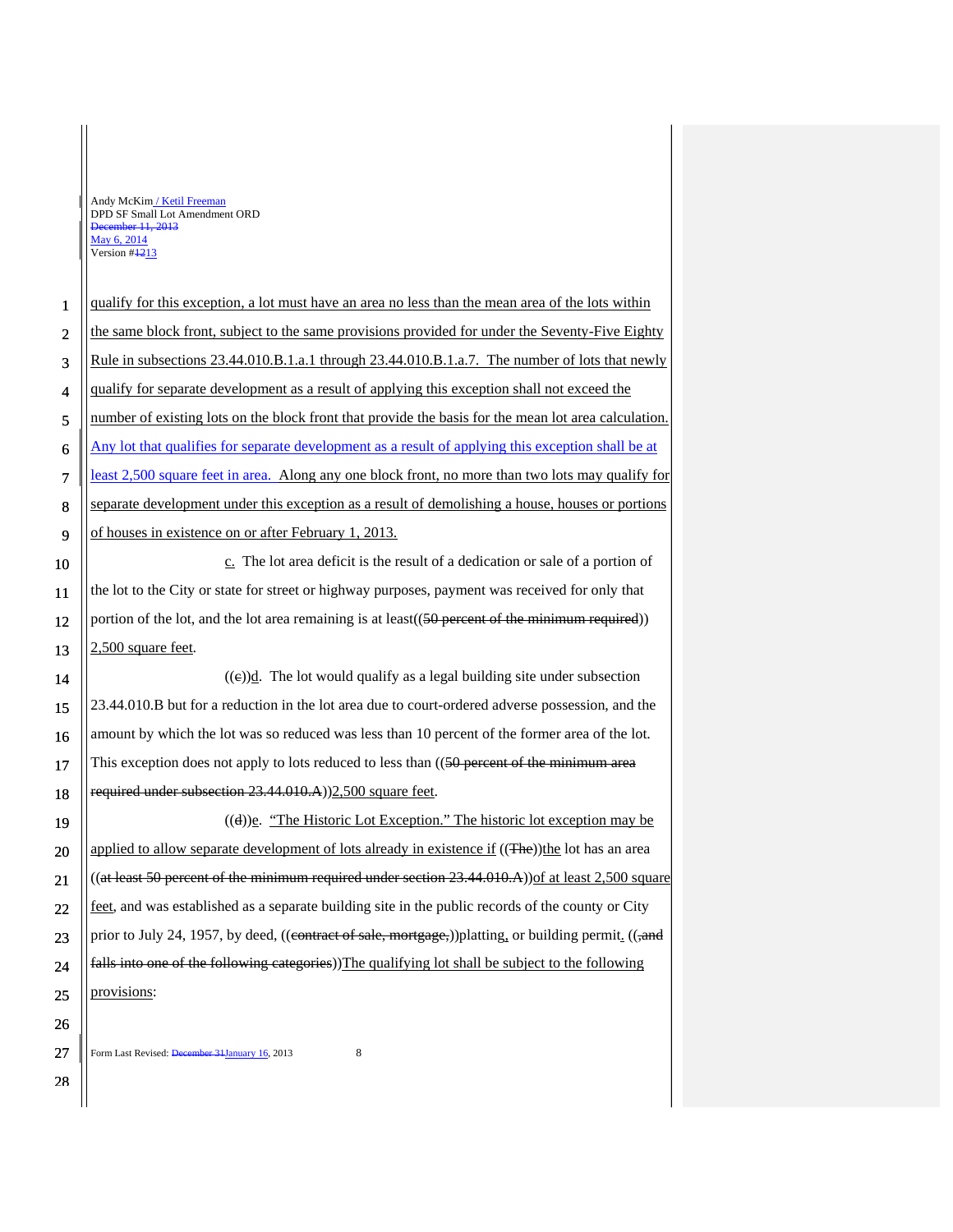П

| 1                       | $((1)$ The lot has not been held in common ownership with any                                           |
|-------------------------|---------------------------------------------------------------------------------------------------------|
| $\mathfrak{2}$          | contiguous lot after January 17, 1987, or                                                               |
| 3                       | 2) The lot is or has been held in common ownership with a                                               |
| $\overline{\mathbf{4}}$ | contiguous lot after January 17, 1987 and is or has been developed with a principal structure that      |
| 5                       | is wholly within the lot's boundaries, but only if no portion of any contiguous lot is required to      |
| 6                       | meet the least restrictive of lot area, lot coverage, setback or yard requirements that were in         |
| 7                       | effect at the time of the original construction of the principal structure, at the time of its          |
| 8                       | subsequent additions, or that are in effect at the time of redevelopment of the lot (Exhibit B for      |
| 9                       | 23.44.010), or                                                                                          |
| 10                      | 3) The lot is or has been held in common ownership with a                                               |
| 11                      | contiguous lot after January 17, 1987 and is not developed with all or part of a principal              |
| 12                      | structure, but only if no portion of the lot is required to meet the least restrictive of lot area, lot |
| 13                      | coverage, setback or yard requirements that were in effect for a principal structure on the             |
| 14                      | contiguous lot at the time of the construction of the principal structure, at the time of its           |
| 15                      | subsequent additions, or that are in effect at the time of the development of the lot (Exhibit B for    |
| 16                      | 23.44.010). If any portion of the lot to be developed has been used to meet the parking                 |
| 17                      | requirement in effect for a principal structure on a contiguous lot, such parking requirement must      |
| 18                      | continue to be met on the lot to be developed or alternative parking that meets the requirements        |
| 19                      | of this Land Use Code must be provided for the contiguous lot.                                          |
| 20                      | 4) For purposes of subsection 23.44.010.B.1.d, removal of all or                                        |
| 21                      | any part of a principal structure or destruction by fire or act of nature on or after January 18,       |
| 22                      | 1987, does not qualify the lot for this minimum lot area exception (Exhibit C for 23.44.010)            |
| 23                      | except that minor features containing no interior floor area including but not limited to eaves and     |
| 24                      | unenclosed decks extending onto an adjacent property do not serve to tie the properties together        |
| 25                      |                                                                                                         |
| 26                      |                                                                                                         |
| 27                      | 9<br>Form Last Revised: December 31 January 16, 2013                                                    |

28

║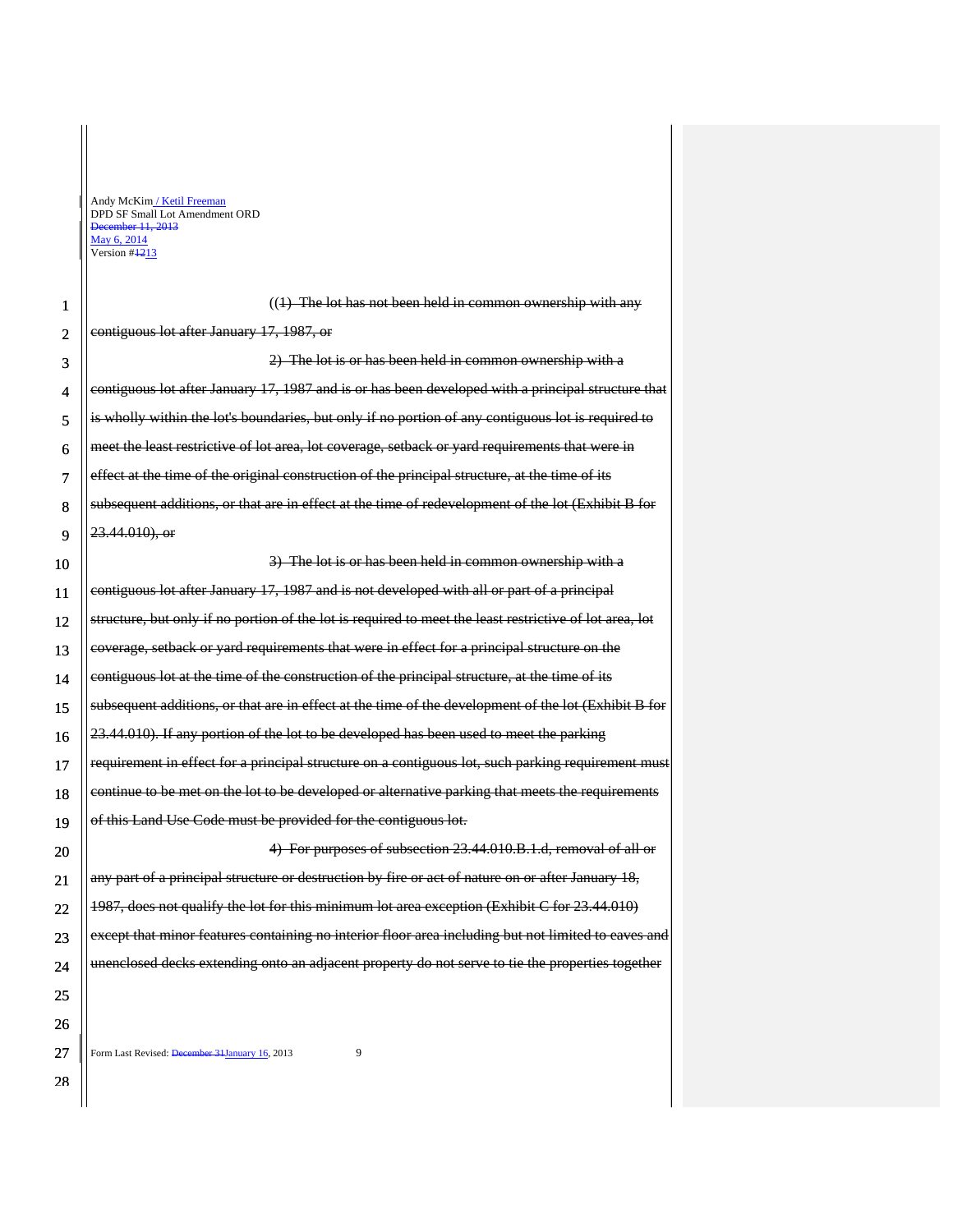Ī

 $\overline{\phantom{a}}$ 

| $\mathbf{1}$   | for purposes of this exception, and these features may be removed to allow separate development       |
|----------------|-------------------------------------------------------------------------------------------------------|
| $\overline{2}$ | of the lots if they otherwise qualify; or)                                                            |
| 3              | 1) A lot is considered to have been established as a separate                                         |
| $\overline{4}$ | building site by deed if the lot was held under separate ownership from all abutting lots for at      |
| 5              | least one year after the date the recorded deed transferred ownership.                                |
| 6              | 2) If two contiguous lots have been held in common ownership at                                       |
| 7              | any time after January 18, 1987, and a principal structure extends onto or over both lots, neither    |
| 8              | lot qualifies for the exception. If the principal structure does not extend onto or over both lots,   |
| 9              | but both lots were required to meet vard or lot coveraged evelopment standards other than             |
| 10             | parking requirements in effect at the time the structure was built or expanded, neither lot           |
| 11             | qualifies for the exception unless the vacant lot is not needed to meet eurrent yard or lot-          |
| 12             | eoveragedevelopment standards other than parking requirements. If the combined property               |
| 13             | fronts on multiple streets, the orientation of the principal structure shall not be considered when   |
| 14             | determining if it could have been built to the same configuration without using the vacant lot or     |
| 15             | lots as part of the principal structure's building site.                                              |
| 16             | 3) Lots that do not otherwise qualify for this exception cannot                                       |
| 17             | qualify as a result of all or part of a principal structure being removed or destroyed by fire or act |
| 18             | of nature that occurred on or after January 18, 1987. Lots may, however, qualify as a result of       |
| 19             | removing from the principal structure minor features that do not contain enclosed interior space,     |
| 20             | including but not limited to eaves and unenclosed decks.                                              |
| 21             | 4) If two or more abutting lots with a mean area less than 3,200                                      |
| 22             | square feet were under common ownership and all of the lots were undeveloped with a principal         |
| 23             | structure as of February 1, 2013, and a building permit application was not submitted for             |
| 24             | separate development of any of the lots prior to February 1, 2013, no more than one of the lots       |
| 25             |                                                                                                       |
| 26             |                                                                                                       |
| 27             | Form Last Revised: December 31 January 16, 2013<br>10                                                 |
| 28             |                                                                                                       |
|                |                                                                                                       |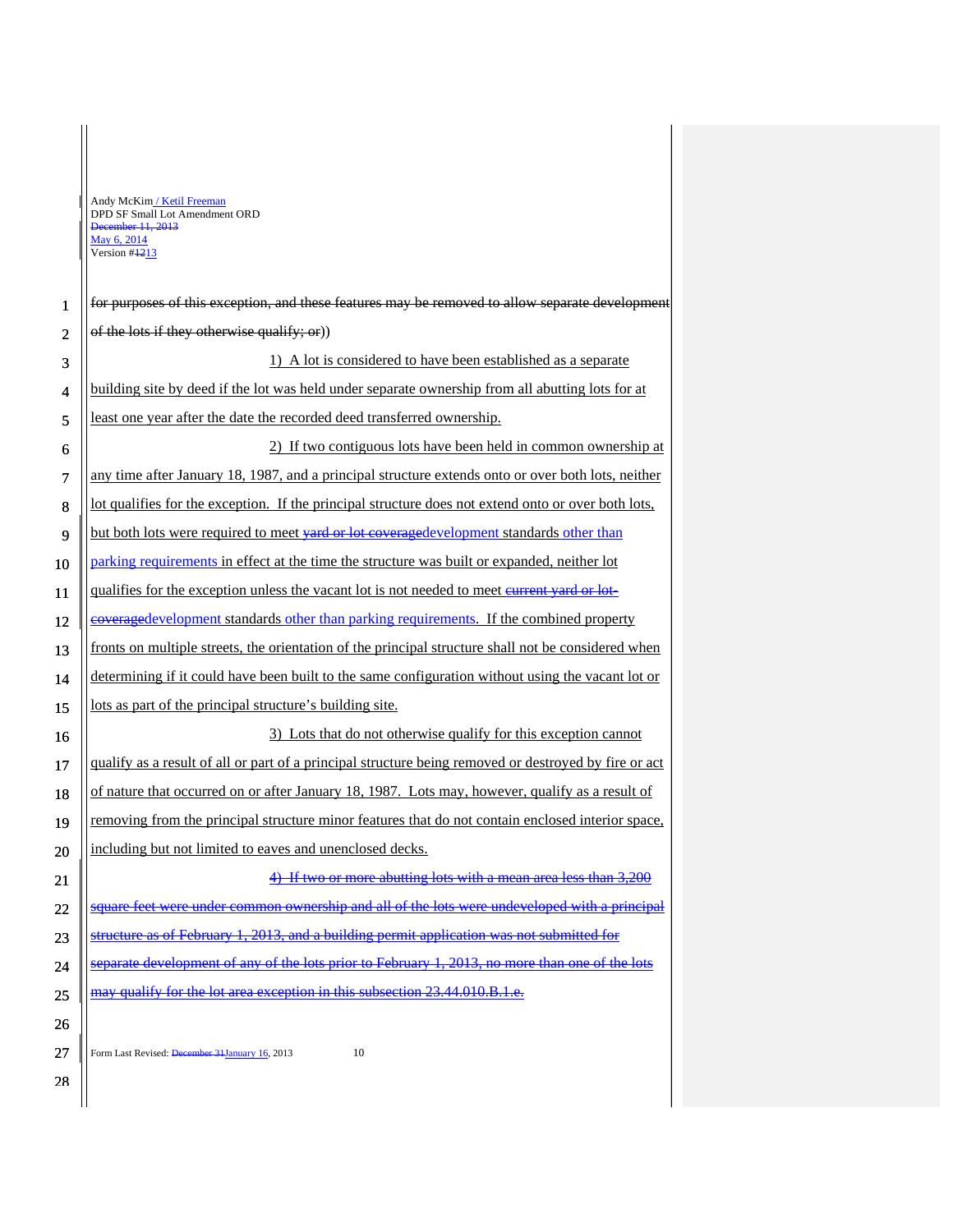Ť

| $\mathbf{1}$            | 54) If parking for an existing principal structure on one lot has                                    |
|-------------------------|------------------------------------------------------------------------------------------------------|
| $\overline{2}$          | been provided on an abutting lot and parking is required under Chapter 23.54 the required            |
| 3                       | parking for the existing house shall be relocated onto the same lot as the existing principal        |
| $\overline{\mathbf{4}}$ | structure in order for either lot to qualify for the exception.                                      |
| 5                       | $((e))$ f. The lot is within a $((E)$ ustered Housing Planned                                        |
| 6                       | Development))clustered housing planned development pursuant to Section 23.44.024, a                  |
| $\overline{7}$          | ((Planned Residential Development))planned residential development pursuant to Section               |
| 8                       | 23.44.034, or a development approved as an environmentally critical areas conditional use            |
| 9                       | pursuant to Section 25.09.260.                                                                       |
| 10                      | ((f. The lot is or was created by short subdivision of a lot containing more                         |
| 11                      | than one existing single family dwelling unit pursuant to Section 23.24.046.))                       |
| 12                      | g. If a lot qualifies for an exception to the lot area requirement under                             |
| 13                      | subsection 23.44.010.B.1.a, 23.44.010.B.1.b, 23.44.010.B.1.c, 23.44.010.B.1.d, or                    |
| 14                      | 23.44.010.B.1.e, the boundaries between that lot and contiguous lots on the same block face that     |
| 15                      | also qualify for separate development may be adjusted through the lot boundary adjustment            |
| 16                      | process if the adjustment maintains the existing lot areas, increases the area of a qualifying       |
| 17                      | substandard lot without reducing another lot below the minimum permitted lot area, or causes the     |
| 18                      | areas of the lots to become more equal provided the number of parcels qualifying for separate        |
| 19                      | development is not increased. Lots resulting from a lot boundary adjustment that do not meet the     |
| 20                      | minimum lot area requirement must qualify for an exception to that requirement.                      |
| 21                      | 2. Limitations $((.)$                                                                                |
| 22                      | a. Development may occur on a substandard lot containing a riparian                                  |
| 23                      | corridor, a shoreline habitat and shoreline habitat buffer, a wetland and wetland buffer, or a steep |
| 24                      | slope and steep slope buffer pursuant to the provisions of Chapter 25.09, Regulations for            |
| 25                      |                                                                                                      |
| 26                      |                                                                                                      |
| 27                      | Form Last Revised: December 31 January 16, 2013<br>11                                                |
| 28                      |                                                                                                      |
|                         |                                                                                                      |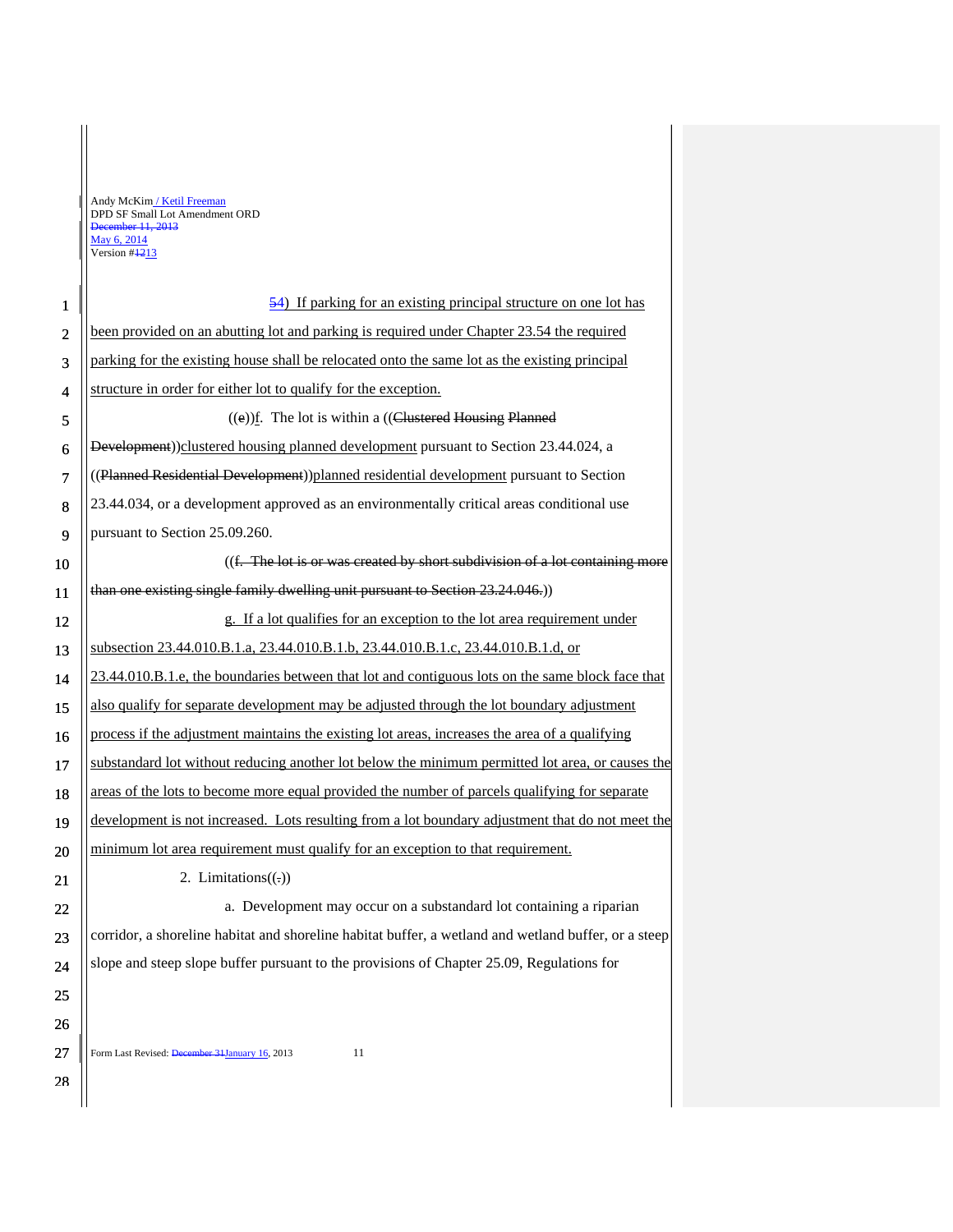|                | Andy McKim / Ketil Freeman<br>DPD SF Small Lot Amendment ORD                                          |
|----------------|-------------------------------------------------------------------------------------------------------|
|                | December 11, 2013<br>May 6, 2014                                                                      |
|                | Version #1213                                                                                         |
|                |                                                                                                       |
| 1              | ((Environmentally Critical Areas)) environmentally critical areas, if the following conditions        |
| $\overline{2}$ | apply:                                                                                                |
| 3              | 1) The substandard lot is not held in common ownership with an                                        |
| 4              | ((adjacent))abutting lot or lots at any time after October 31, 1992, or                               |
| 5              | 2) The substandard lot is held in common ownership with an                                            |
| 6              | ((adjacent))abutting lot or lots, or has been held in common ownership at any time after October      |
| 7              | 31, 1992, if proposed and future development will not intrude into the environmentally critical       |
| 8              | area or buffer.                                                                                       |
| 9              | b. Lots on totally submerged lands do not qualify for any minimum lot                                 |
| 10             | area exceptions.                                                                                      |
| 11             | 3. Special exception review for lots less than 3,200 square feet in area. A special                   |
| 12             | exception Type II review as provided for in Section 23.76.004 is required for separate                |
| 13             | development of any lot with an area less than 3,200 square feet that qualifies for any lot area       |
| 14             | exception in subsection 23.44.010.B.1. The special exception application shall be subject to the      |
| 15             | following provisions:                                                                                 |
| 16             | a. The depth of any structure on the lot shall not exceed two times the                               |
| 17             | width of the lot. If a side yard easement is provided according to subsection 23.44.014.D.3, the      |
| 18             | portion of the easement within 5 feet of the structure on the lot qualifying under this provision     |
| 19             | may be treated as a part of that lot solely for the purpose of determining the lot width for          |
| 20             | purposes of complying with this subsection 23.44.010.B.2.c.                                           |
| 21             | b. If a side of Windows in a proposed principal structure is more than $25$                           |
| 22             | feet in length and faces one or more facing an existing abutting lots of that are is developed with a |
| 23             | house, shall be placed in manner that takes into consideration the sidesinterior privacy in           |
| 24             | abutting houses, provided that this provision shall not prohibit placing a window in any room of      |
| 25             |                                                                                                       |
| 26             |                                                                                                       |
| 27             | Form Last Revised: December 31 January 16, 2013<br>12                                                 |
| 28             |                                                                                                       |
|                |                                                                                                       |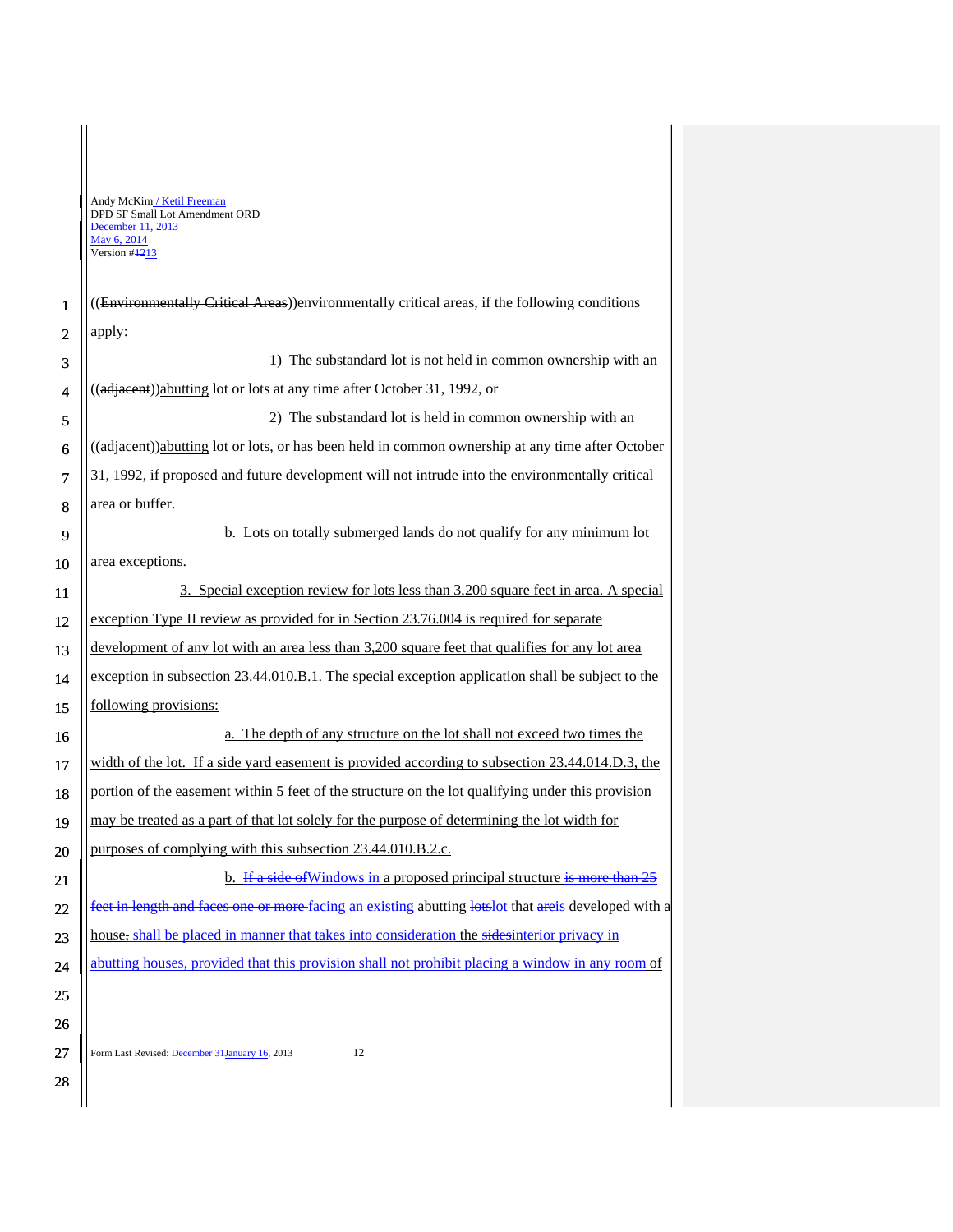П

| $\mathbf{1}$   | the proposed principal structure that face the existing houses shall be modulated to visually break |  |  |
|----------------|-----------------------------------------------------------------------------------------------------|--|--|
| $\overline{2}$ | up the sidehouse.                                                                                   |  |  |
| 3              | e. Windows in a proposed principal structure facing an existing abutting                            |  |  |
| 4              | lot that is developed with a house shall be placed in manner that takes into consideration the      |  |  |
| 5              | interior privacy in abutting houses, provided that this provision shall not prohibit placing a      |  |  |
| 6              | window in any room of the proposed house.                                                           |  |  |
| 7              | e.c. In approving a special exception review, additional conditions may be                          |  |  |
| 8              | imposed that address-modulation to address the character of facades of the proposed principal       |  |  |
| 9              | structure that face existing abutting houses, and window placement to address interior privacy of   |  |  |
| 10             | existing abutting houses.                                                                           |  |  |
| 11             | ((C. Development of any principal structure on lots that meet the conditions outlined in            |  |  |
| 12             | subsection 23.44.010.B.1.d but have a total area less than 3,750 square feet shall comply with the  |  |  |
| 13             | height standards of Section 23.44.012.A.3.                                                          |  |  |
| 14             | D.) C. Maximum ((Lot Coverage)) lot coverage. The maximum lot coverage permitted                    |  |  |
| 15             | for principal and accessory structures is as ((follows))provided in Table B for 23.44.010:          |  |  |
| 16             |                                                                                                     |  |  |
| 17             |                                                                                                     |  |  |
| 18             |                                                                                                     |  |  |
| 19             |                                                                                                     |  |  |
| 20             |                                                                                                     |  |  |
| 21             |                                                                                                     |  |  |
| 22             |                                                                                                     |  |  |
| 23             |                                                                                                     |  |  |
| 24             |                                                                                                     |  |  |
| 25             |                                                                                                     |  |  |
| 26             |                                                                                                     |  |  |
| 27             | Form Last Revised: December 31 January 16, 2013<br>13                                               |  |  |
| 28             |                                                                                                     |  |  |
|                |                                                                                                     |  |  |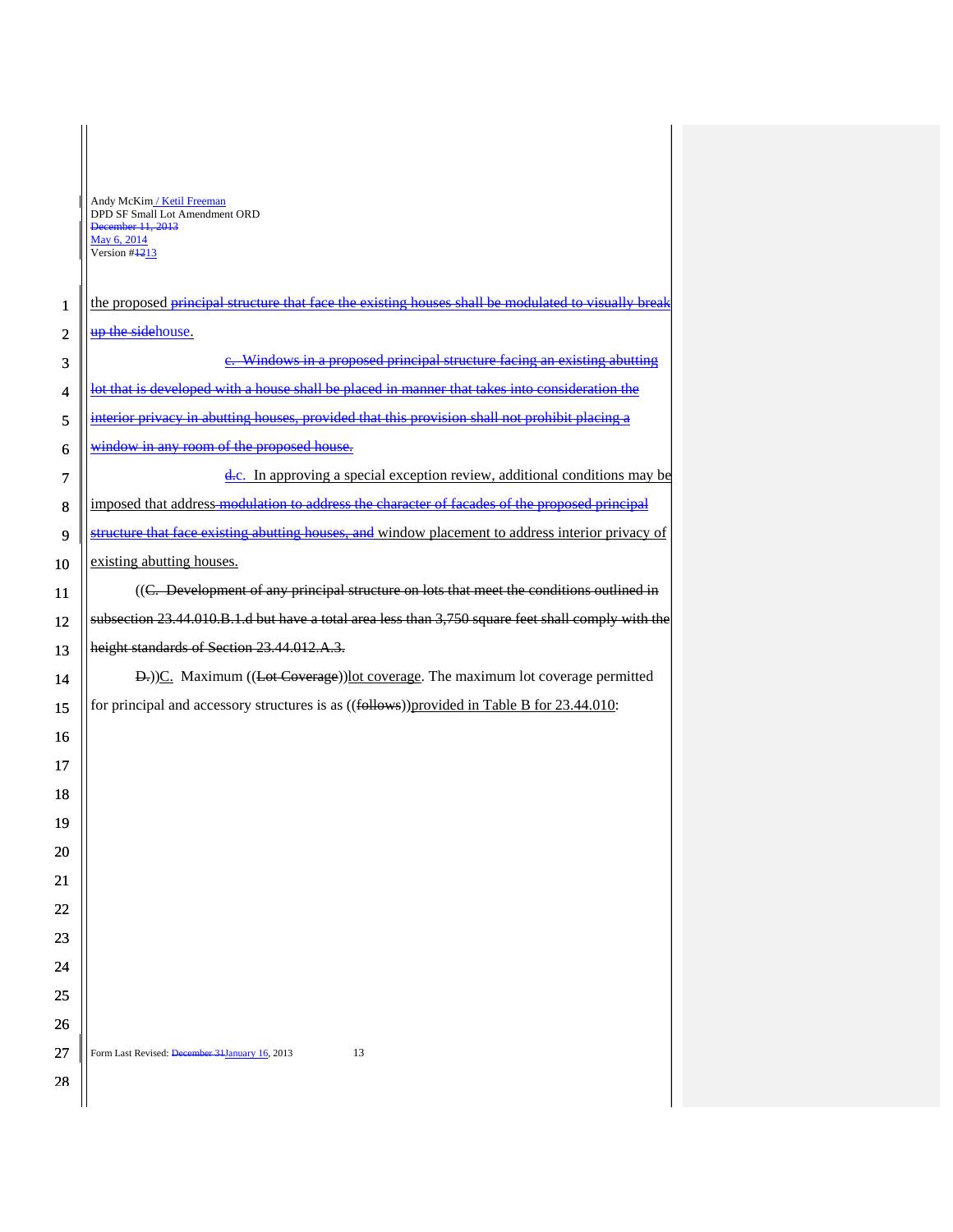П

| $\mathbf{1}$   | <b>Table B for 23.44.010</b>                                                                         |                                                                              |  |  |
|----------------|------------------------------------------------------------------------------------------------------|------------------------------------------------------------------------------|--|--|
|                | <b>Maximum lot coverage</b><br>Lot ((Size))size                                                      | Maximum ((Lot Coverage))lot coverage                                         |  |  |
| $\overline{2}$ | Less than 5,000 square feet (sq. ft.)                                                                | 1,000 sq. ft. $((+))$ plus 15 $((\%)$ ) percent of                           |  |  |
| 3              |                                                                                                      | lot area                                                                     |  |  |
| 4              |                                                                                                      |                                                                              |  |  |
| 5              | 5,000 sq. ft. or more                                                                                | $35(\frac{6}{6})$ percent of lot area                                        |  |  |
| 6              | For purposes of computing maximum lot coverage, only those portions of a lot that measure at         |                                                                              |  |  |
| $\overline{7}$ | least 10 feet in ((any direction)) all directions shall be included in lot coverage calculations,    |                                                                              |  |  |
| 8              | except for portions of a lot that are used for access or that are granted a waiver under subsections |                                                                              |  |  |
| 9              | 23.22.100.D, 23.24.040.B, or 23.28.030.A.4 for the purpose of providing access.                      |                                                                              |  |  |
| 10             | ((E)) <sup>D</sup> . Lot ((Coverage Exceptions))coverage exceptions((-))                             |                                                                              |  |  |
| 11             | 1. Lots ((Abutting Alleys)) abutting alleys. For purposes of computing the lot                       |                                                                              |  |  |
| 12             | coverage only:                                                                                       |                                                                              |  |  |
| 13             | a. The area of a lot with an alley or alleys abutting any lot line may be                            |                                                                              |  |  |
| 14             | increased by $((\frac{1}{2}))$ one-half of the width of the abutting alley or alleys.                |                                                                              |  |  |
| 15             | b. The total lot area for any lot may not be increased by the provisions of                          |                                                                              |  |  |
| 16             | this $((section))\cdot Section 23.44.010$ by more than 10 percent.                                   |                                                                              |  |  |
| 17             | 2. Special ((Structures and Portions of Structures)) structures and portions of                      |                                                                              |  |  |
| 18             | structures. The following structures and portions of structures are not counted in lot coverage      |                                                                              |  |  |
| 19             | calculations:                                                                                        |                                                                              |  |  |
| 20             | a. Access ((Bridges)) bridges. Uncovered, unenclosed pedestrian bridges 5                            |                                                                              |  |  |
| 21             | feet or less in width and of any height necessary for access;                                        |                                                                              |  |  |
| 22             |                                                                                                      | b. Barrier-free ((Access)) access. Ramps or other access for the disabled or |  |  |
| 23             | elderly that comply with Washington State Building Code, Chapter 11;                                 |                                                                              |  |  |
| 24             | c. Decks. Decks or parts of a deck that are 36 inches or less above                                  |                                                                              |  |  |
| 25             | existing grade;                                                                                      |                                                                              |  |  |
| 26             |                                                                                                      |                                                                              |  |  |
| 27             | Form Last Revised: December 31 January 16, 2013<br>14                                                |                                                                              |  |  |
| 28             |                                                                                                      |                                                                              |  |  |
|                |                                                                                                      |                                                                              |  |  |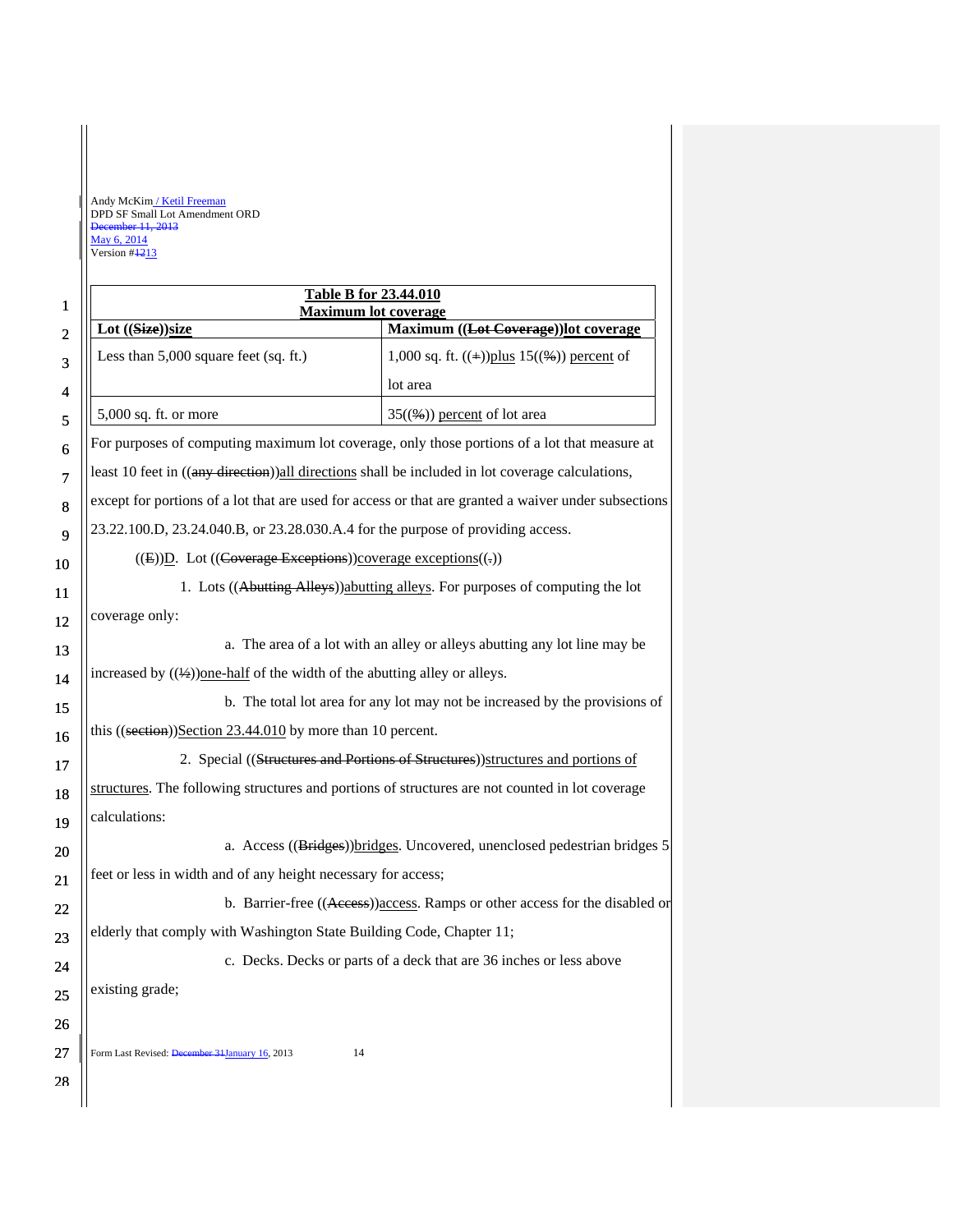|                | Andy McKim / Ketil Freeman<br>DPD SF Small Lot Amendment ORD<br>December 11, 2013<br>May 6, 2014<br>Version #1213                                                                                                                     |  |  |
|----------------|---------------------------------------------------------------------------------------------------------------------------------------------------------------------------------------------------------------------------------------|--|--|
| 1              | d. Freestanding ((Structures and Bulkheads)) structures and bulkheads.                                                                                                                                                                |  |  |
| $\overline{2}$ | Fences, freestanding walls, bulkheads, signs and other similar structures;                                                                                                                                                            |  |  |
| 3              | e. Underground ((Structures))structures. An underground structure, or                                                                                                                                                                 |  |  |
| $\overline{4}$ | underground portion of a structure;                                                                                                                                                                                                   |  |  |
| 5              | f. Eaves and ((Gutters)) gutters. The first 36 inches of eaves and gutters                                                                                                                                                            |  |  |
| 6              | that project from principal and accessory structures;                                                                                                                                                                                 |  |  |
| 7              | g. Solar collectors and swimming pools. Solar collectors that comply with                                                                                                                                                             |  |  |
| 8              | Section 23.44.046 and swimming pools that comply with Section 23.44.044.                                                                                                                                                              |  |  |
| 9              |                                                                                                                                                                                                                                       |  |  |
| 10             | Exhibit A for 23.44.010                                                                                                                                                                                                               |  |  |
| 11             | O<br>O<br>Ο<br>O<br>O<br>П<br>о<br>П<br>Ü<br>α                                                                                                                                                                                        |  |  |
| 12             |                                                                                                                                                                                                                                       |  |  |
| 13             | Zoning of subject block<br>face is SF 5000<br>$\overline{M}$                                                                                                                                                                          |  |  |
| 14             | 100<br>Ο<br>O<br>O<br>П<br>U<br>New lots can be created at<br>4,000 s f. by short<br>subdivision                                                                                                                                      |  |  |
| 15             | 40'<br>40'<br>40'<br>40'<br>40'<br>40<br>40'<br>40'<br>40'<br>40'<br>40'<br>I xisting house built in                                                                                                                                  |  |  |
| 16             | 1920 Minimum required,<br>s<br>t<br>Relocated parking,<br>side yard was 18 mehes<br>40 <sup>1</sup><br>40,<br>40'<br>40'<br>40 <sup>1</sup><br>40'<br>40'<br>40'<br>40'<br>40'<br>40'<br>meeting the current<br>development standards |  |  |
| 17             | Ο<br>◻<br>Ω<br>о<br>8<br>о<br>U<br>-0<br>п                                                                                                                                                                                            |  |  |
| 18             |                                                                                                                                                                                                                                       |  |  |
| 19             | 1-1001<br>side yard<br>u<br>О<br>0<br>u<br>0<br>O<br>□<br>O                                                                                                                                                                           |  |  |
| 20             |                                                                                                                                                                                                                                       |  |  |
| 21             | I of size exception applies to I ots A, B, C, D, M and N respectively because each lot, at<br>$4,000 \times 1$ , is larger than                                                                                                       |  |  |
| 22             | - 75% of 5,000 s.f. (i.e., 3,750 s f.), and<br>-80% of 4,000 s f (i.e., 3,200 s f.).                                                                                                                                                  |  |  |
| 23             | ((Exhibit A for 23.44.010))                                                                                                                                                                                                           |  |  |
| 24             |                                                                                                                                                                                                                                       |  |  |
| 25             |                                                                                                                                                                                                                                       |  |  |
| 26             |                                                                                                                                                                                                                                       |  |  |
| 27             | Form Last Revised: December 31 January 16, 2013<br>15                                                                                                                                                                                 |  |  |
| 28             |                                                                                                                                                                                                                                       |  |  |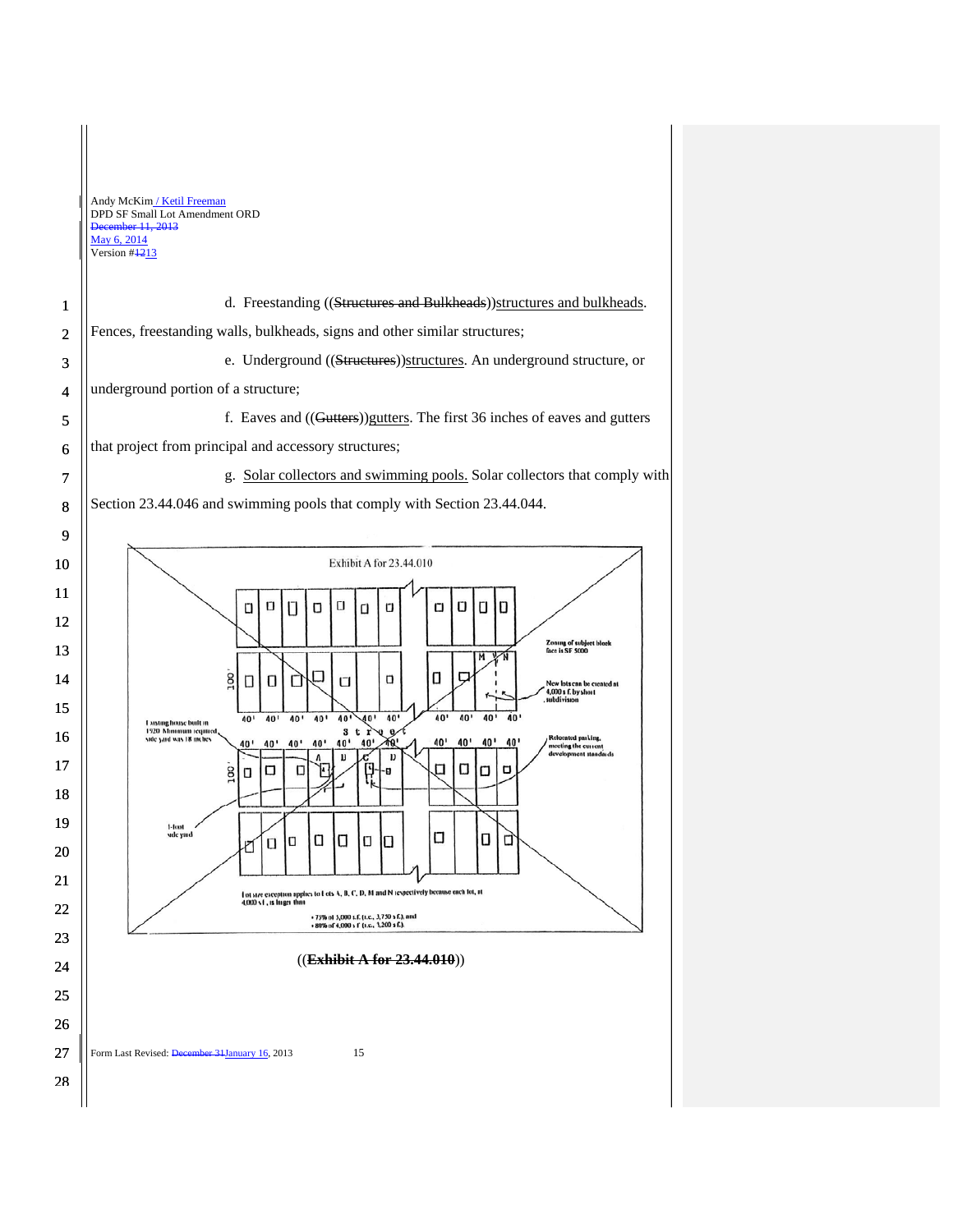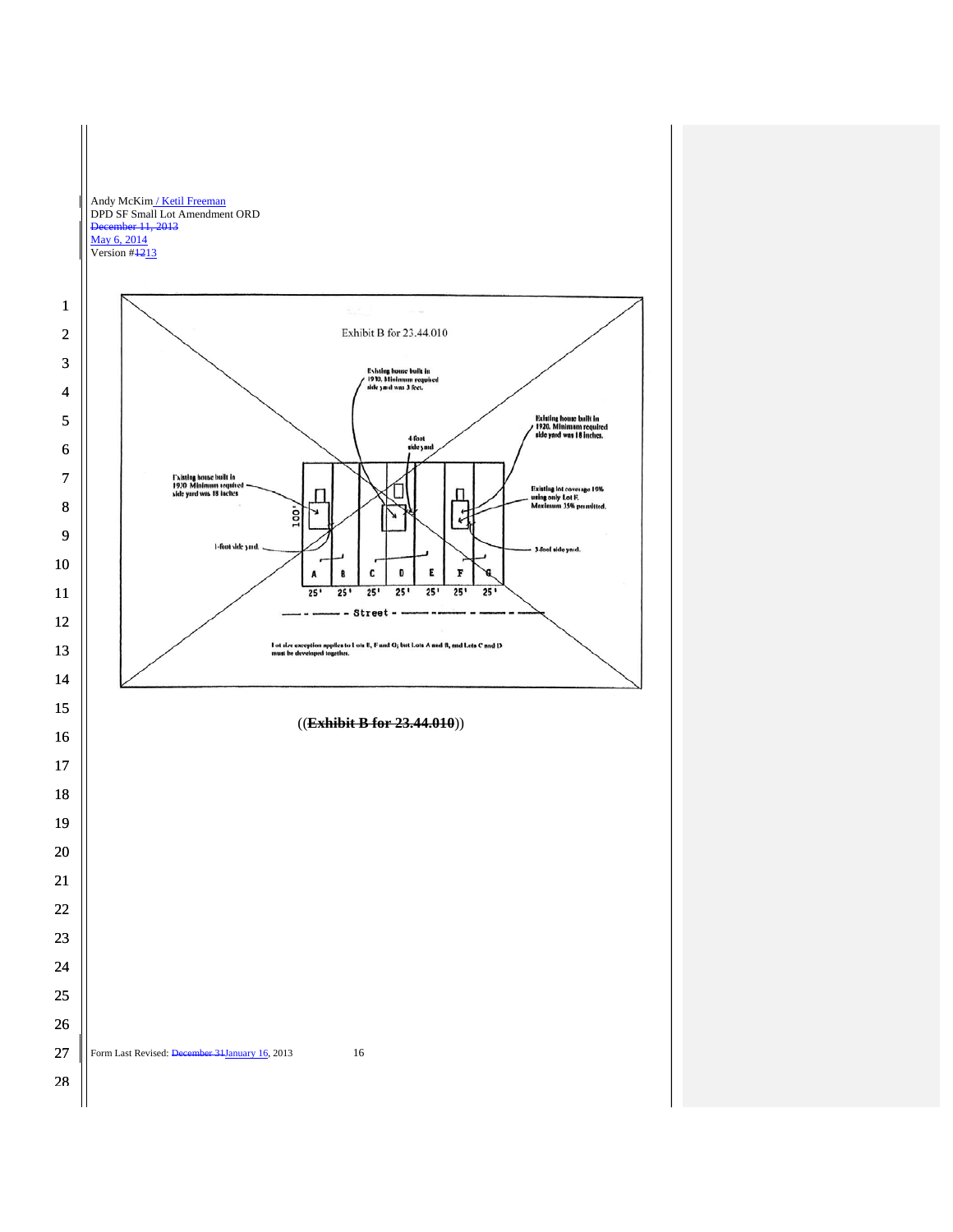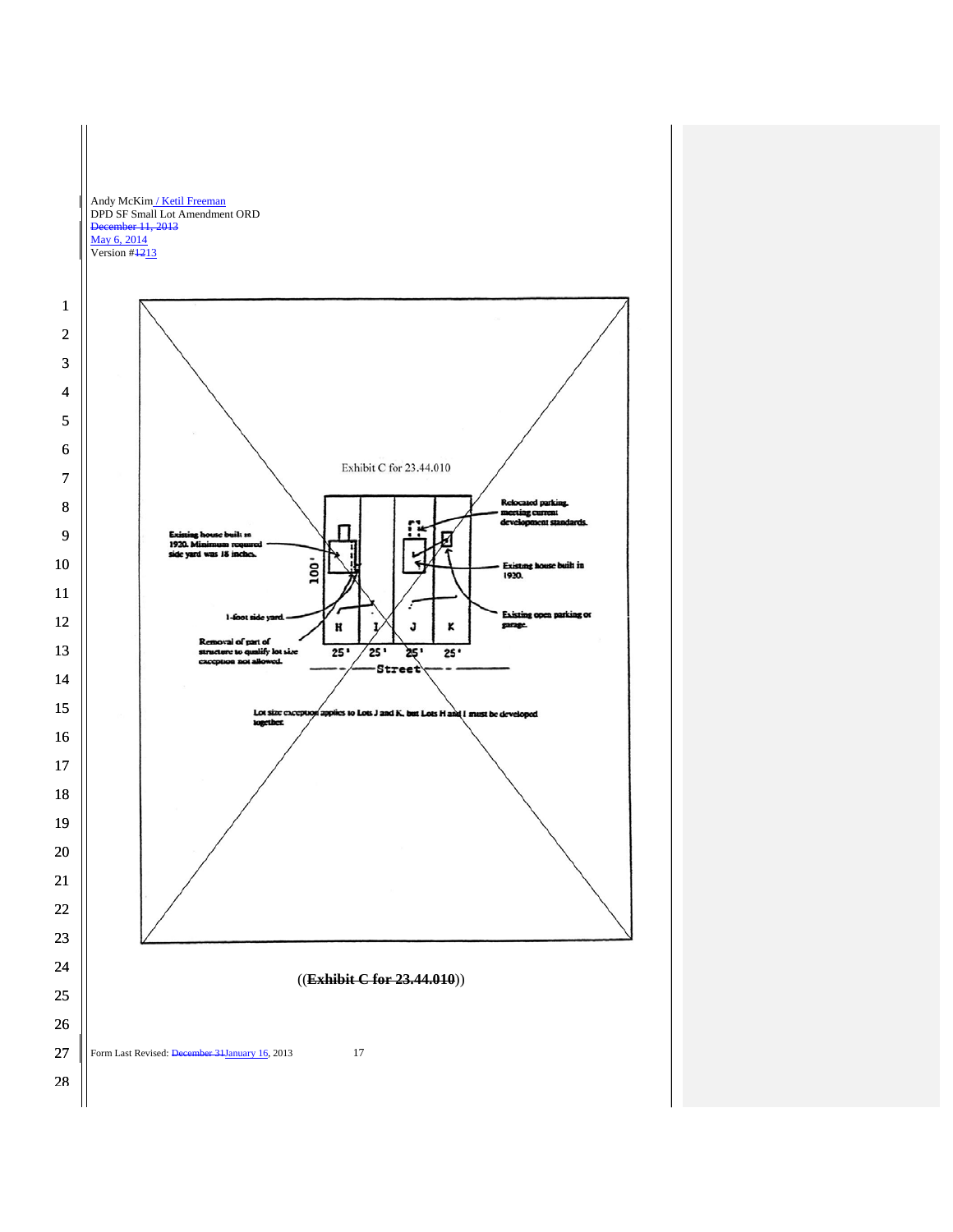L

| 1              | Section 6. Subsections A and B of Section 23.44.012 of the Seattle Municipal Code,                                |                                                          |
|----------------|-------------------------------------------------------------------------------------------------------------------|----------------------------------------------------------|
| $\mathfrak{2}$ | which Section was last amended by Ordinance 123978, are amended as follows:                                       |                                                          |
| 3              | 23.44.012 Height ((Limits))limits                                                                                 |                                                          |
| 4              | A. Maximum ((Height Established)) height established((.)) The provisions of this                                  |                                                          |
| 5              | Section 23.42.012 apply, except as provided elsewhere in the Land Use Code for specific types                     |                                                          |
| 6              | of structures or structures in particular locations.                                                              |                                                          |
| 7              | 1. Except ((as permitted in ((S))subsectionSection 23.44.041.B, and except)) as                                   | Formatted: Strikethrough<br>Formatted: Strikethrough     |
| 8              | provided in $((\text{subsection}))$ subsections 23.44.012.A.2 and $((\text{A-3}))$ 23.44.012.A.3, the maximum     |                                                          |
| 9              | permitted height for any structure not located in a required yard is 30 feet.                                     |                                                          |
| 10             | 2. The maximum permitted height for any structure on a lot 30 feet or less in                                     |                                                          |
| 11             | width is 25 feet.                                                                                                 |                                                          |
| 12             | 3. For a lot or unit lot of any width, if the area of the largest rectangle or other                              |                                                          |
| 13             | quadrilateral that can be drawn within the lot lines of the lot or unit lot ((The maximum                         |                                                          |
| 14             | permitted height for any structure on a lot of any width that)) is less than $((3,750))3,200$ square              |                                                          |
|                |                                                                                                                   |                                                          |
| 15             | feet ((that qualifies for separate development according to the provisions in section                             |                                                          |
| 16             | $23.44.010.B.1.d)$ ) the maximum permitted height for any structure on that lot $((i\pi))$ shall be               |                                                          |
| 17             | $((22)$ ) <sup>18</sup> feet((,)) ((unless the structure's height is further restricted by other code provisions, | Formatted: Not Strikethrough<br>Formatted: Strikethrough |
| 18             | provided. The limit of this subsection 23.44.012.A.3 shall not apply to additions to single-family                |                                                          |
| 19             | residences existing as of February 1, 2013 that structure height up to 22 do not exceed the greater               |                                                          |
| 20             | of 1,000 square feet is permitted for a principal structure with habitable of new gross floor area or             |                                                          |
| 21             | the amount of gross floor area on no more than two partially or fully above ground floors, and                    |                                                          |
| 22             | top of floor to top of any one floor height is at least 10 feet at the level of the main entry of the             |                                                          |
| 23             | existing house.                                                                                                   | Formatted: Underline                                     |
| 24             | 4. The method of determining structure height and lot width is detailed in                                        |                                                          |
| 25             | Chapter 23.86, Measurements.                                                                                      |                                                          |
| 26             |                                                                                                                   |                                                          |
| 27             | Form Last Revised: December 31 January 16, 2013<br>18                                                             |                                                          |
| 28             |                                                                                                                   |                                                          |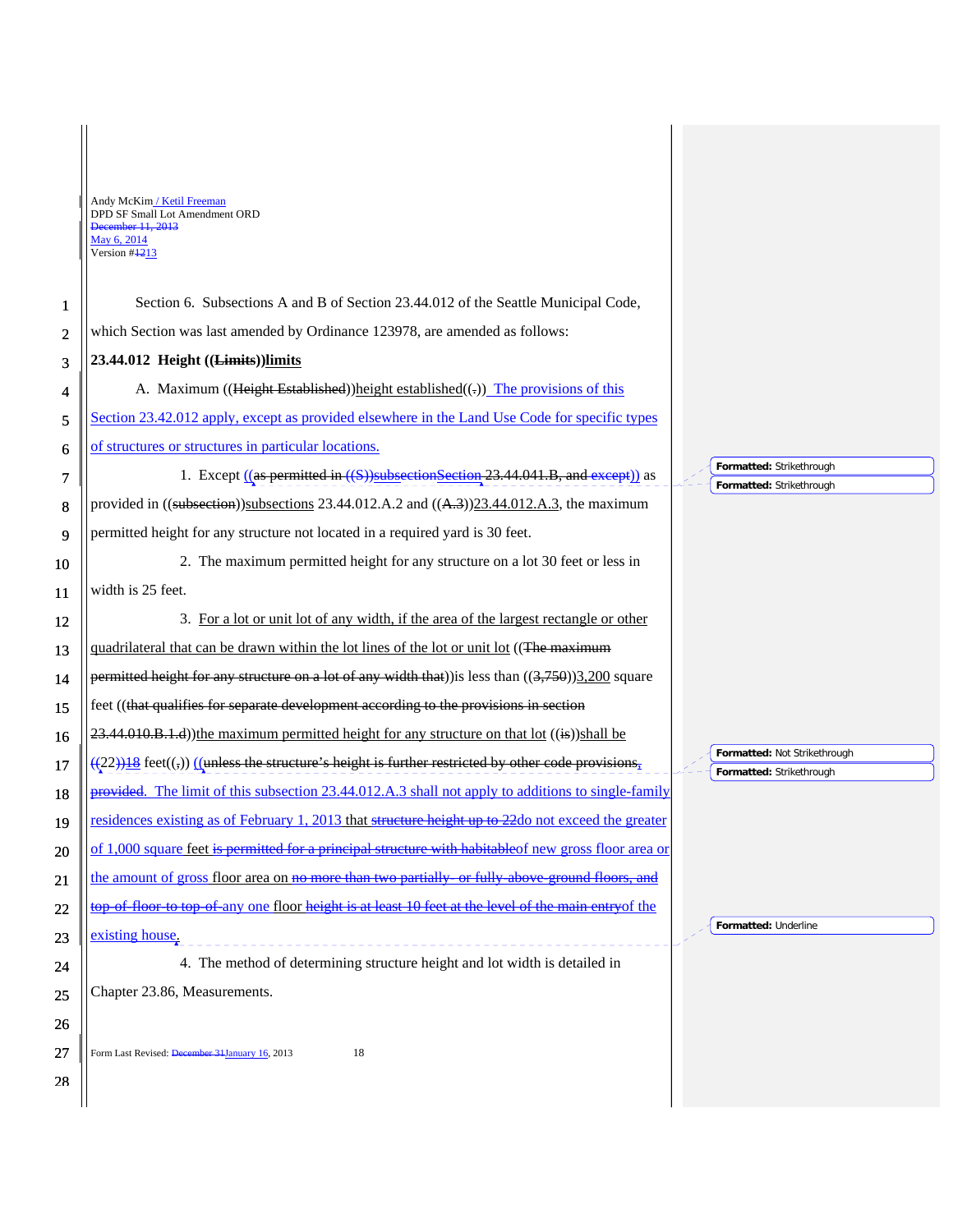Form Last Revised: December 31 January 16, 2013 19 1 2 3 4 5 6 7 8 9 10 11 12 13 14 15 16 17 18 19 20 21 22 23 24 25 26 27 28 B. Pitched ((Roofs))roofs. The ridge of a pitched roof on a principal structure may extend up to  $((\text{five}(5)))$  feet above the maximum height limit, as determined under subsection 23.44.012.A above. All parts of the roof above the height limit must be pitched at a rate of not less than 4:12 (Exhibit A for 23.44.012). No portion of a shed roof, except on a dormer, shall be permitted to extend beyond the maximum height limit, as determined under subsection 23.44.012.A above. Roof forms including but not limited to barreled and domed roofs may be allowed under this subsection 23.44.012.B if the Director determines that the roof form remains within the massing of a pitched roof form such as a gable or gambrel roof that would otherwise be allowed by this subsection 23.44.012.B (Exhibit B for 23.44.012). \* \* \* Section 7. Subsection K of Section 23.44.022 of the Seattle Municipal Code, which Section was last amended by Ordinance 123649, is amended as follows: **23.44.022 Institutions**  \* \* \* K. Bulk and  $((\text{Stting}))$ siting $((.)$ 1. Lot  $((Area))$ area. If the proposed site is more than one  $((4))$ acre in size, the Director may require the following and similar development standards: a. For lots with unusual configuration or uneven boundaries, the proposed principal structures be located so that changes in potential and existing development patterns on the block or blocks within which the institution is located are kept to a minimum; b. For lots with large street frontage in relationship to their size, the proposed institution reflect design and architectural features associated with adjacent residentially-zoned block ((faces))fronts in order to provide continuity of the block front and to integrate the proposed structures with residential structures and uses in the immediate area. \* \* \*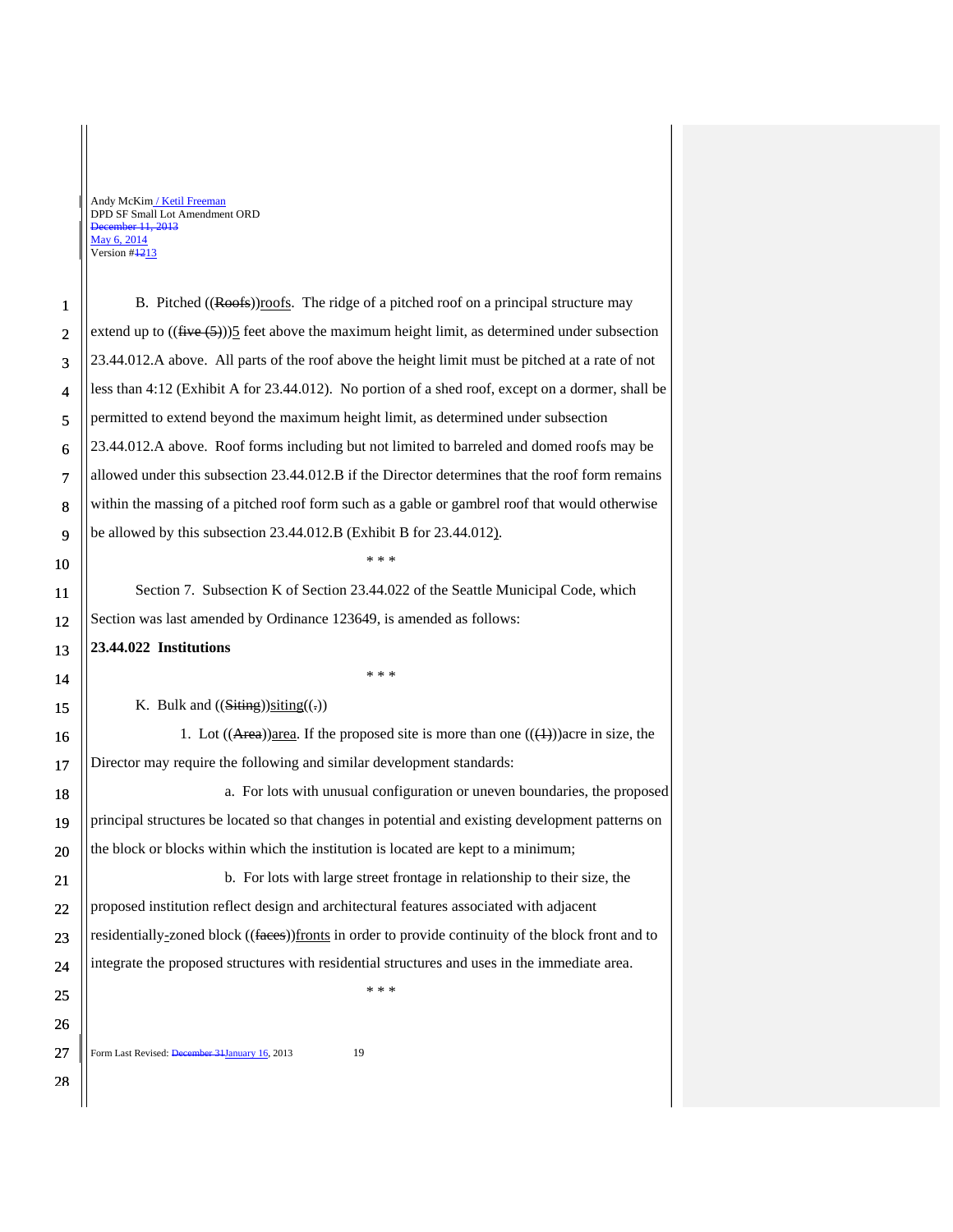Andy McKim / Ketil Freeman DPD SF Small Lot Amendment ORD December 11, 2013 May 6, 2014 Version  $#1213$ Section 8. Section 23.84A.004 of the Seattle Municipal Code, which Section was last 1 amended by Ordinance 122935, is amended as follows: 2 **23.84A.004 "B"**  3 \* \* \* 4 "Block." In areas outside downtown zones, a block consists of two  $((2))$  facing block 5 fronts bounded on two  $((2))$ sides by alleys or rear lot lines and on two  $((2))$ sides by the 6 7 centerline of platted streets, with no other intersecting streets intervening, as depicted in Exhibit ((23.84A.004 A1))A1 for 23.84A.004. 8 Exhibit 23.84A.004 A1 9 Block 10 rear lot-line Block defined as<br>two facing block fronts 11 I, ī 12  $\blacksquare$ ī 13 ٠ ٠ 14 15 **Exhibit A1 for 23.84A.004**  16 **Block** 17 **Exhibit A1 for 23.84A.004** 18 **Block** 19 rear lot line Block defined as two facing block fronts 20 п 21 ı  $\blacksquare$ ı 22 ı  $\blacksquare$ ī 23 24 25 26 27 Form Last Revised: December 31 January 16, 2013 20 28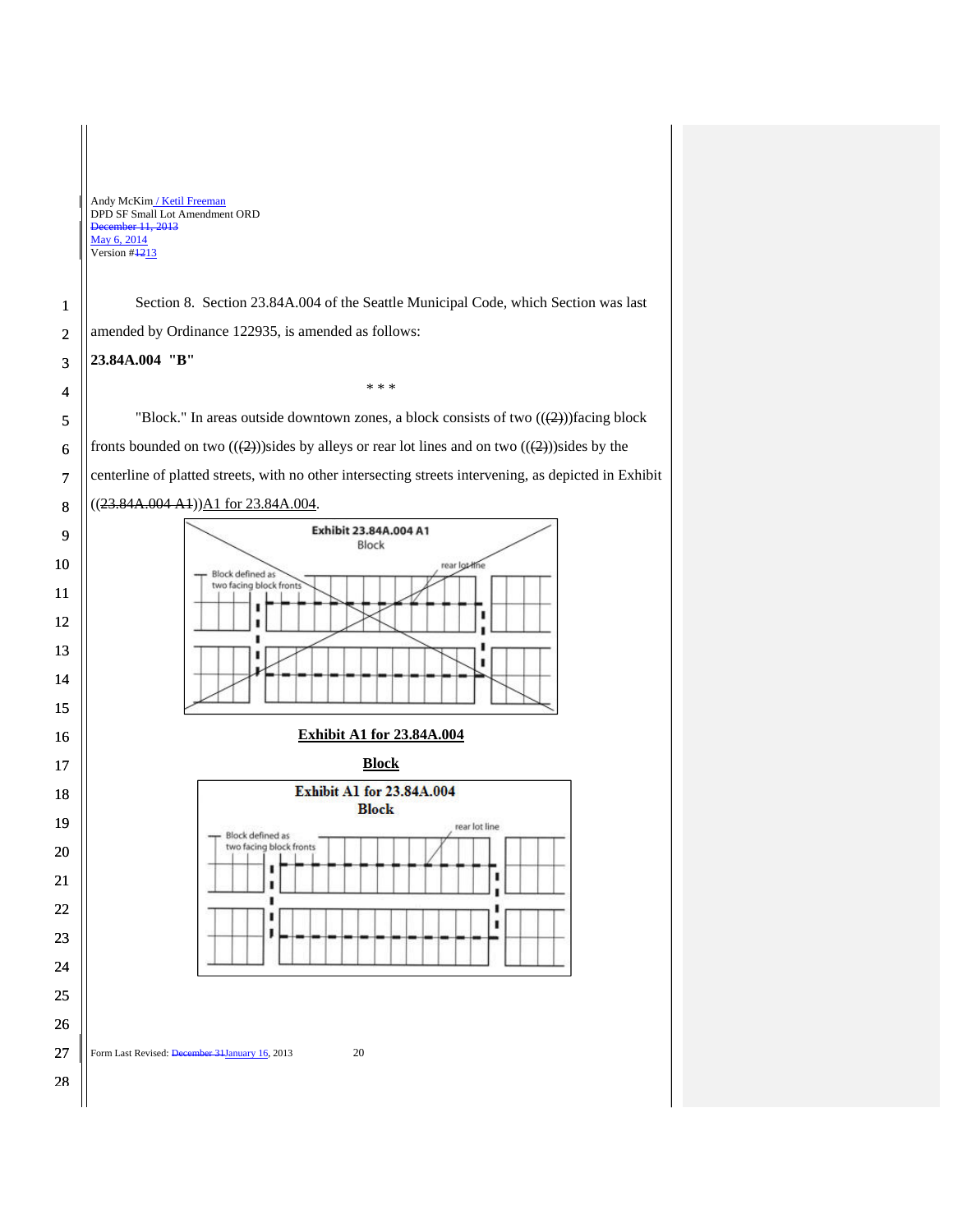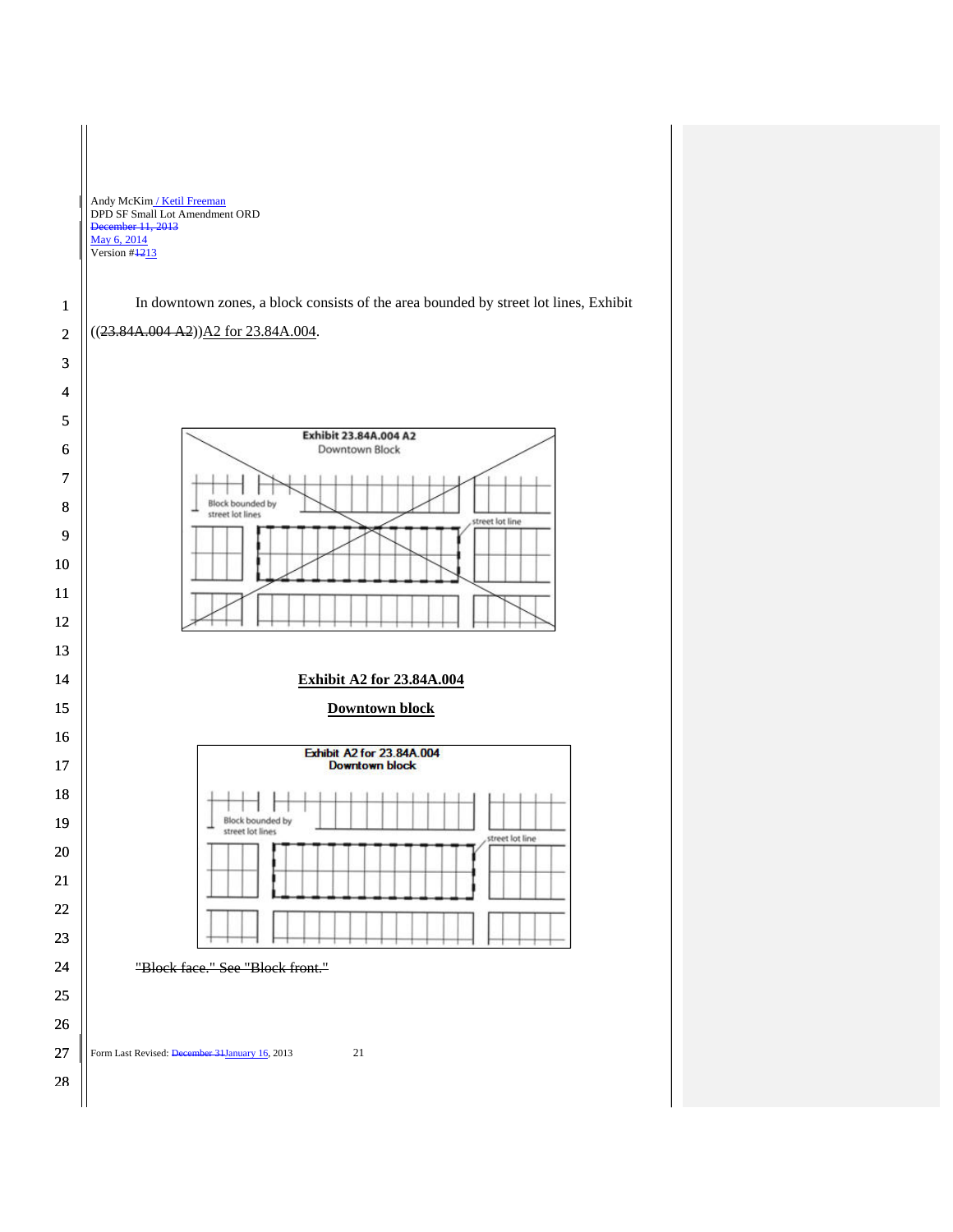"Block front" means the land area along one  $((\text{(+)}))$ side of a street bound on three  $((3))$ sides by the centerline of platted streets and on the fourth side by an alley or rear lot lines (((Exhibit 23.84A.004 B)))(Exhibit B for 23.84A.004).



# **Exhibit B for 23.84A.004**

**Block front** 

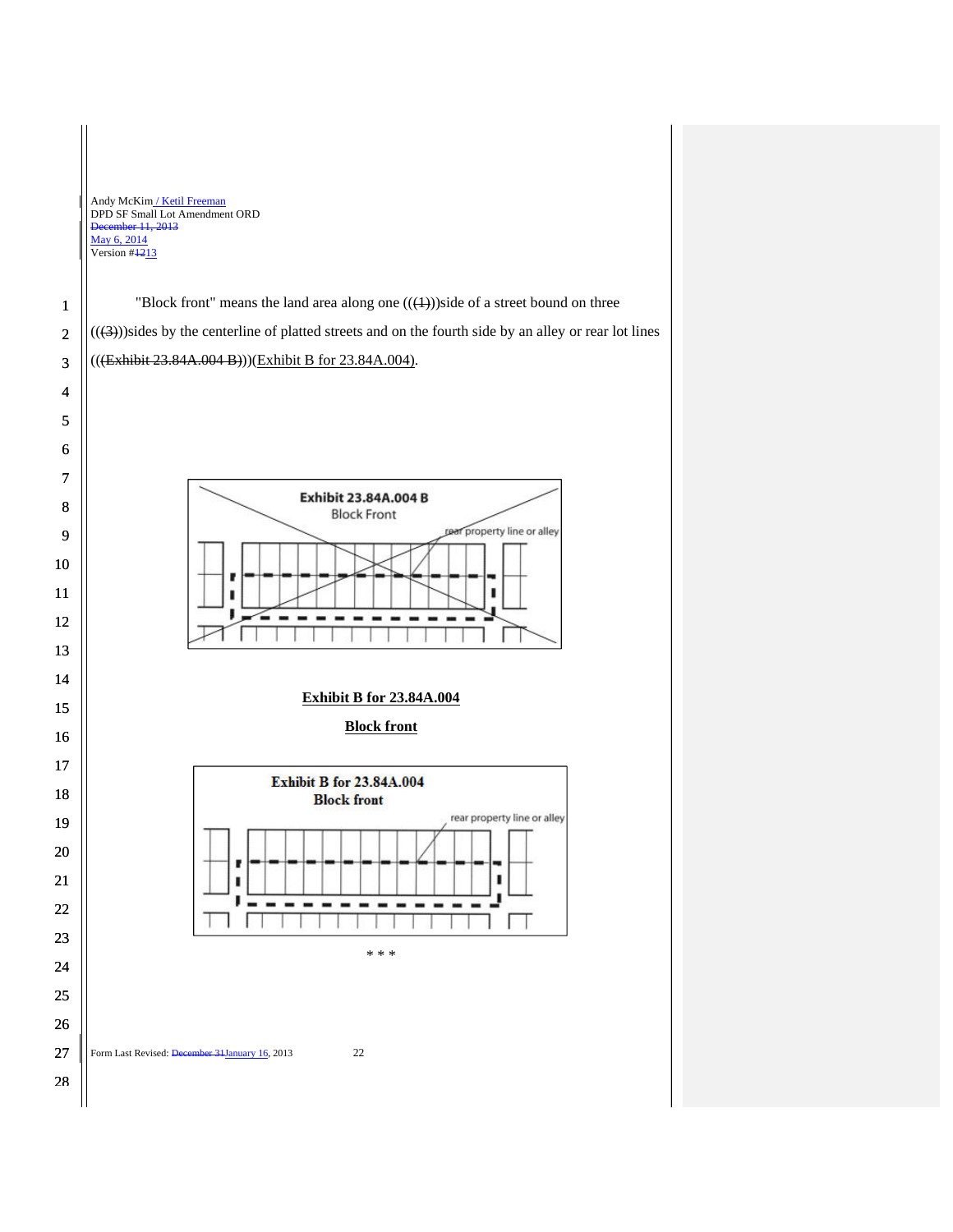Section 9. Section 23.84A.024 of the Seattle Municipal Code, which Section was last amended by Ordinance 123913, is amended as follows:

\* \* \*

**23.84A.024 "L"** 

4 5

11

1 2 3

6 7 8 9 10 12 13 "Lot" means, except for the purposes of a TDR sending lot for Landmark TDR or housing TDR, a sending lot for South Downtown Historic TDR or South Downtown Historic TDP, and a sending lot for open space TDR, ((one or more platted or unplatted parcels))a parcel of land that qualifies for separate development or has been separately developed. A lot is the unit that the development standards of each zone are typically applied to. A lot shall ((abutting))abut upon and be accessible from a private or public street sufficiently improved for vehicle travel or ((abutting))abut upon and be accessible from an exclusive, unobstructed permanent access easement. A lot may not be divided by a street or alley (Exhibit A for 23.84A.024).

14 15 1. For purposes of a TDR sending lot for Landmark TDR, "lot" means the parcel described in the ordinance approving controls for the sending lot.

16 17 18 19 2. For purposes of a sending lot for housing TDR, "lot" means the smallest parcel or combination of contiguous parcels, as described in the County real property records at any time after January 4, 1993, that contain the structure or structures that make the TDR eligible for transfer.

3. For purposes of a sending lot for South Downtown Historic TDR or South Downtown Historic TDP, "lot" means the smallest parcel or combination of contiguous parcels, as described in the County real property records at any time after March 31, 2011, that contain the contributing structure or structures that make the TDR or TDP eligible for transfer.

4. For purposes of a sending lot for open space TDR, the definition of lot in Section 23.49.017 applies.

Form Last Revised: December 31 January 16, 2013 23

27 28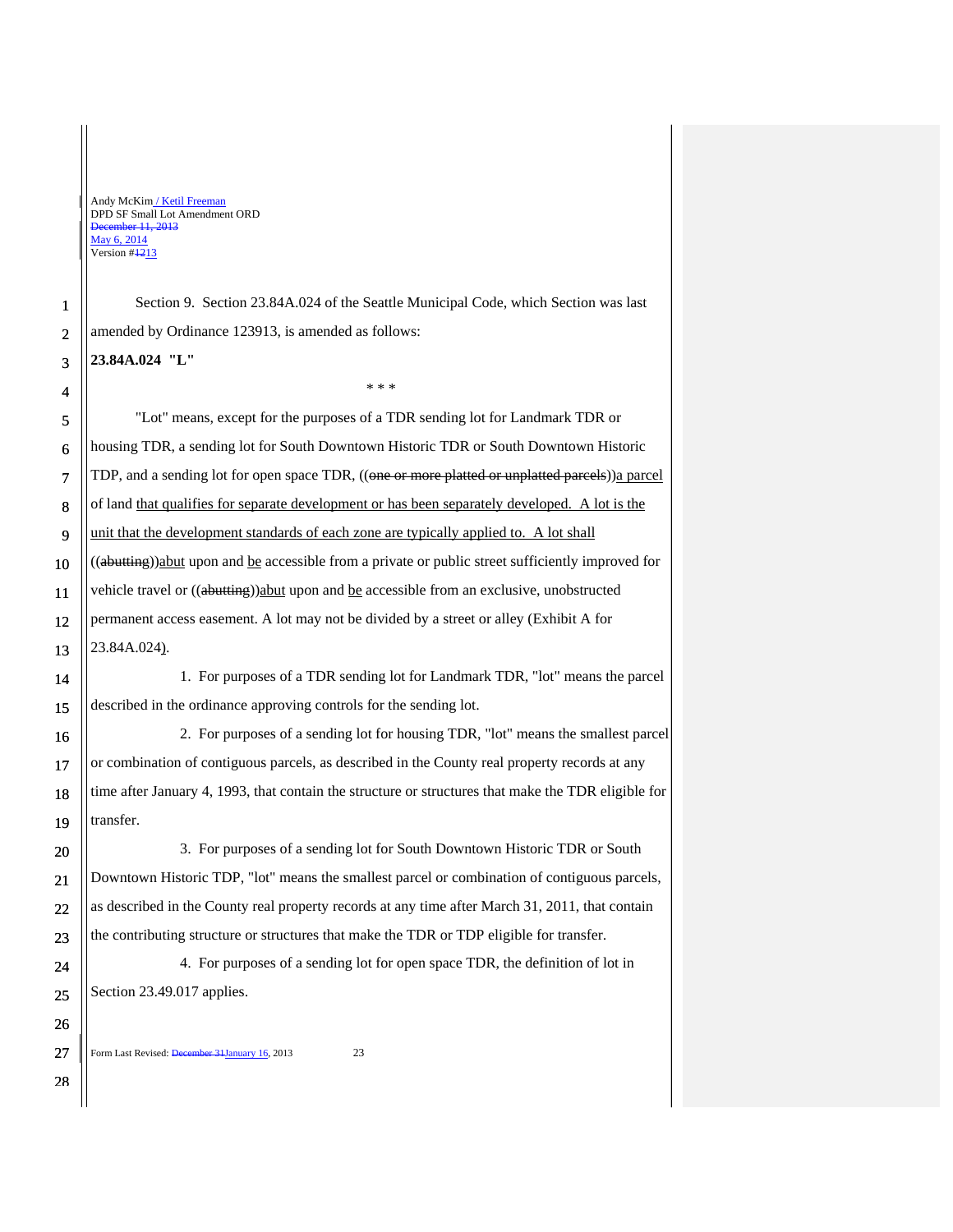$\mathbf{I}$ 

| 1  | * * *                                                                                                             |  |  |
|----|-------------------------------------------------------------------------------------------------------------------|--|--|
| 2  | "Lot line, front" means, in the case of ((an interior)) all ot with frontage on a single street,                  |  |  |
| 3  | the lot line separating the lot from the street, and in the case of a ((e <del>orner</del> ))lot with frontage on |  |  |
| 4  | more than one street other than a through lot, the lot line separating the lot from any abutting                  |  |  |
| 5  | street, provided the other lot line(s) that abut streets are considered to be side street lot line(s). In         |  |  |
| 6  | the case of a through lot, the lot lines separating the lot from the streets that are parallel or within          |  |  |
| 7  | 15 degrees of parallel to each other are both front lines. For new development on a lot with no                   |  |  |
| 8  | street frontage, the front lot line shall be the lot line designated by the project applicant in                  |  |  |
| 9  | accordance with Section 23.86.010. If the area of the front yard based on a front lot line                        |  |  |
| 10 | determined according to this definition is less than 20 percent of the total lot area and is less than            |  |  |
| 11 | 1,000 square feet in area, the Director may designate a different lot line as the front lot line in               |  |  |
| 12 | order to provide structural setbacks, building separations and open space that are more consistent                |  |  |
| 13 | with those of other lots that are within 100 feet of the property.                                                |  |  |
|    | * * *                                                                                                             |  |  |
| 14 |                                                                                                                   |  |  |
| 15 | Section 10. Section 23.84A.046 of the Seattle Municipal Code, which Section was last                              |  |  |
| 16 | amended by Ordinance 122311, is amended as follows:                                                               |  |  |
| 17 | 23.84A.046 "Y"                                                                                                    |  |  |
| 18 | * * *                                                                                                             |  |  |
| 19 | "Yard, front" means an area from the ground upward between the side lot lines of a lot,                           |  |  |
| 20 | extending from the front lot line to a line on the lot parallel to the front lot line, the horizontal             |  |  |
| 21 | depth of which is specified for each zone. The front yard includes all portions of the lot that are               |  |  |
| 22 | within the specified distance from the street along which the front lot line extends, even if                     |  |  |
| 23 | separated from the street by an intervening lot. In the case of an irregularly-shaped lot, the front              |  |  |
| 24 | yard shall be a portion of the property as determined according to subsection 23.86.010.B.                        |  |  |
| 25 |                                                                                                                   |  |  |

\* \* \*

Form Last Revised: December 31January 16, 2013 24 27

28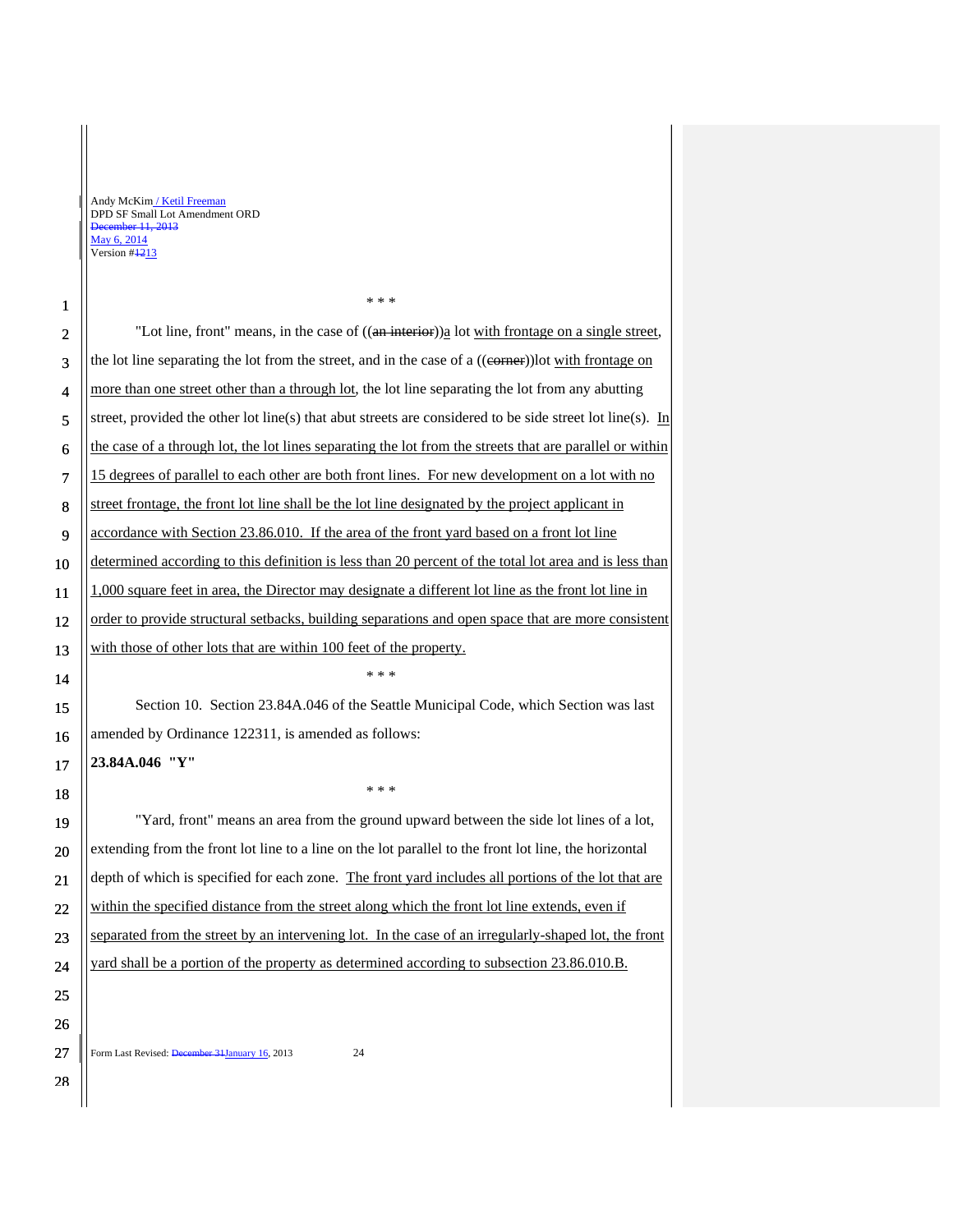"Yard, rear" means an area from the ground upward between the side lot lines of a lot, extending from the rear lot line to a line on the lot parallel to the rear lot line, the horizontal depth of which is specified for each zone. In the case of an irregularly-shaped lot, the rear yard shall be a portion of the property adjacent to the rear lot line as determined according to subsection 23.86.010.C.

6 7

8

28

> Section 11. Section 23.86.010 of the Seattle Municipal Code, which Section was last amended by Ordinance 123046, is amended as follows:

\* \* \*

#### 9 **23.86.010 Yards**

10 11 12 13 14 15 16 17 A. Measuring ((Required Yards)) required yards. Required yard dimensions shall be horizontal distances, measured perpendicular to the appropriate lot lines (((Exhibit 23.86.010) A)))(Exhibit A for 23.86.010). For lots with no street frontage, the applicant may designate the front lot line, provided that under the resulting orientation, the area of the front yard is at least 20 percent of the area of the lot or 1,000 square feet whichever is less. If a lot with frontage on more than one street is developed with an existing principal structure, the orientation of the lot for the purpose of current yard requirements shall be the orientation under which the existing structure is most conforming to current yard standards.

Section 12. This ordinance shall take effect and be in force 30 days after its approval by the Mayor, but if not approved and returned by the Mayor within ten days after presentation, it shall take effect as provided by Seattle Municipal Code Section 1.04.020.

\* \* \*

Form Last Revised: December 31 January 16, 2013 25 27